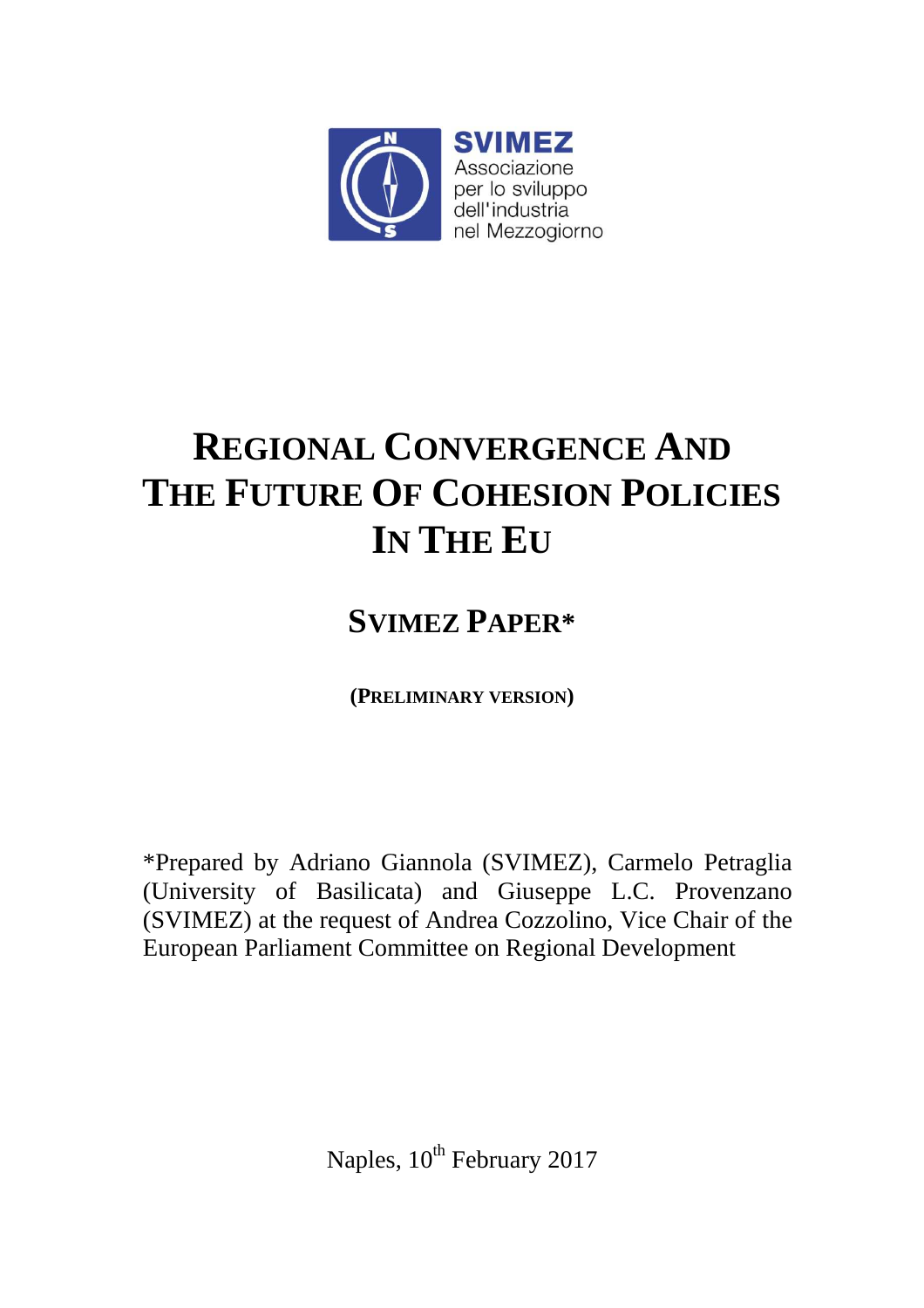

# REGIONAL CONVERGENCE AND THE FUTURE OF COHESION POLICIES IN THE  $\mathrm{EU}^1$

#### **SUMMARY**

 $\overline{a}$ 

Persistent economic and social development disparities among Member States cast doubts on the link between nominal and real convergence in the EU. The EMU crisis has exacerbated diverging external imbalances among countries. This has challenged the view that competitiveness differentials can be reduced through adjustments in efficient capital and labour markets, whose working produce the opposite result. Regional disparities are persistent in the EU replicating at a lower territorial scale (and sometimes to a higher extent) national macroeconomic imbalances. rities among Member States cast d<br>e EU. The EMU crisis has exacer<br>challenged the view that competitiv<br>cient capital and labour markets, v<br>are persistent in the EU replicating<br>ational macroeconomic imbalances.

Although this evidence would suggest to exploit the stabilization role of common fiscal policies, the issue is far from being included in the European policy agenda. Furthermore, the future of Cohesion Policy (CP) is under question but its downsizing or, even worse, dismissal would be detrimental. CP has in fact proved to act as the unique growth-friendly federally-financed European policy. European CP has provided a decisive investment leverage in the persistent situation of depressed aggregate demand. However, this merit also mirrors the main limitation of CPs: the lack of additionality of CPs' resources that substitute rather than complementing ordinary macroeconomic policies within the discipline-oriented EU fiscal framework. . However, this merit also mirrors the main limines<br>resources that substitute rather than cor<br>in the discipline-oriented EU fiscal framework.

As we will argue below, both short- and long-run macroeconomic outcomes at the regional As we will argue below, both short- and long-run macroeconomic outcomes at the regional<br>level depend on the interaction among regional, national and supra-national factors acting in a multi-scalar territorial framework. Some of these factors are independent from the implementation of CP. As a consequence, the current design of CP cannot counterbalance the divergence forces of CP. As a consequence, the current design of CP cannot counterbalance the divergence forces activated by structural competitive asymmetries in EU-15 less advanced regions, particularly in the EMU. On the other hand, new Member States seem to benefit from those asymmetries amplified by EMU. On the other hand, new Member States seem to benefit from those asymmetries amplified by the European economic general governance. In this situation, CP seems to produce a "selective" regional convergence pattern, not allowing EU-15 less developed regions to take full advantage of its implementation and ultimately hampering the effectiveness of CP.

This paper provides preliminary remarks and suggestions in the attempt to contribute to the forthcoming debate on the reform of CP. In our opinion, EU regional policies should be strengthened in the future in two directions. First, we highlight the need for CPs' internal improvements in order to: i) maintain or even increase the resources allocated to less developed regions; ii) simplify procedures and the wider architecture of the policy; iii) define a strategic, recognizable and identifiable mission oriented to new generations. Secondly, we stress that CPs should be part of a general European economic governance that includes regional convergence among its general objectives. In this perspective, in our opinion, the future agenda of CPs should include three priorities: iv) a *golden rule* for strategic public investments; v) an adequate fiscal compensation system to compensate the Italian Mezzogiorno and other EU-15 less developed regions for the competitive disadvantages caused by tax dumping and other national structural imbalances particularly within the Eurozone; vi) rebalancing current Union geopolitical setups by prioritizing EU's Mediterranean policies, going well beyond migration flows management policies which also need to overcome their current problems.

The design of CP should be reconsidered within a broader framework of European economic policies. This is needed in order to make CPs more convenient for both net recipient and net contributor Member States. This will return to CPs their original mission of «reducing disparities between the levels of development of the various regions and the backwardness of the least favoured regions».

<sup>1</sup> A SVIMEZ Paper prepared by Adriano Giannola (presidente@svimez.it), Carmelo Petraglia (carmelo.petraglia@unibas.it) and Giuseppe L.C. Provenzano (g.provenzano@svimez.it), at the request of Andrea Cozzolino, Vice Chair of the European Parliament Committee on Regional Development Development.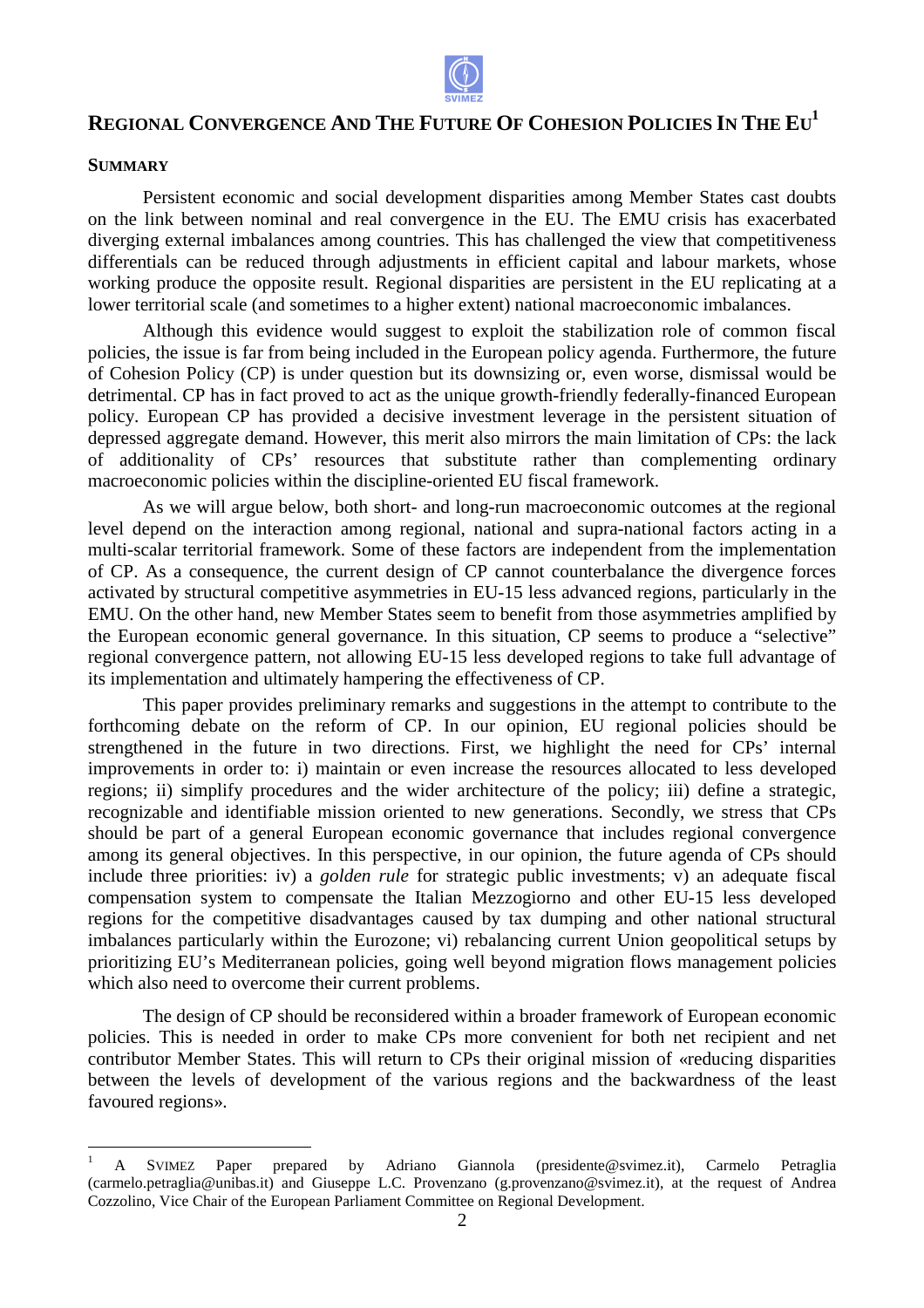

#### **1. REGIONAL DISPARITIES IN THE EU: ECONOMIC DEVELOPMENT, COMPETITIVENESS**

This section uses most recent EU regional data in order to explore the the most significant common features and variations within the group of EU less developed regions (i.e., the "periphery") in terms of: recent trends occurred in economic development; current regional social development differentials; and current competitiveness regional differentials. . Figures are based on SVIMEZ (2016) elaborations on official European data.

#### *Economic development*

Table 1 shows GDP per capita growth rates in EU countries for the pre-crisis years (2001-2007) and during the great depression (2008-2014). National data are disaggregated for less and more developed regions of each Member State. The same disaggregation applies to average values of EU-28 countries, EU-15 (oldest) and EU-13 (new) Member States and, finally, for countries inside/outside the Eurozone. Less and more developed regions are identified according to the Decision of the European Commission setting out the list of regions eligible for funding from the European Regional Development Fund and the European Social Fund and of Member States European Regional Development Fund and the European Social Fund and of Member States<br>eligible for funding from the Cohesion Fund for the period 2014-2020 (notified under document C(2014) 974). 2020 (notified under document<br>wergence from the beginning of

EU-28 average reveal a quite evident process of regional convergence the 2000s. Indeed, GDP per capita has grown faster in less developed regions than in more developed ones in the pre-crisis years  $(46.3\% \text{ vs } 29\%)$ , as well as during the crisis  $(12.5\% \text{ vs } 4.5\%)$ . The evidence of regional convergence in the pre-crisis years is also reported and interpreted as an outcome of European CPs in the 6<sup>th</sup> Report on economic, social, territorial cohesion by the European Commission: "Until the crisis in 2008, disparities between regional economies in the EU *were shrinking. In 2000, average GDP per head in the most developed 20% of regions was about 3.5 higher than that in the least developed 20%. By 2008, the difference had narrowed to 2.8 times.*  This was mainly due to the regions with the lowest GDP per head growing faster than average and *catching up with the more prosperous ones. However, the crisis seems to have brought this tendency to an end and between 2008 and 2011, regional disparities widened. Regional disparities have widened during the last few years because the e conomic* differentially. Some regions have been hit severely, others hardly at all" (European Commission, 2014: 3). itially. Some regions have been hit severely, others hardly at all" (European Commission,<br>).<br>However, Table 1 shows significant variations across less developed regions. As a matter of *Until the crisis in 2008, disparities between regional economies in the EU* average GDP per head in the most developed 20% of regions was about the least developed 20%. By 2008, the difference had narrowed to 2.8 times. T

fact, differences among less developed regions belonging to new (EU-13) and old (EU-15) Member States are noticeable. Economic development has proceeded in less developed regions of Eastern Europe at substantially higher rates than in those belonging to EU-15 countries well before the onset of the crisis. In 2001-2007 GDP per capita grew by 56.4% in EU-13 weak regions as compared to 31.4% in EU-15 ones. During the crisis, the rise in GDP per capita halted in EU-15 weak regions (declining by 1.3%), while it continued in Eastern European weak regions (+20.4%) . The 2000s have been characterized by relevant changes in terms of economic development gains The 2000s have been characterized by relevant changes in terms of economic development gains achieved within the "periphery". Mediterranean weak regions of Portugal, Greece, Spain and Italy have lost ground as compared to their Eastern peers, the latter having experienced relevant have lost ground as compared to their Eastern peers, the latter having experienced relevant advantages from the European enlargements started in 2004. As a consequence, the overall European regional convergence process should be considered as the net result of two opposite trends observed within the "periphery": the economic decline of Mediterranean regions and the sustained economic development of Eastern countries.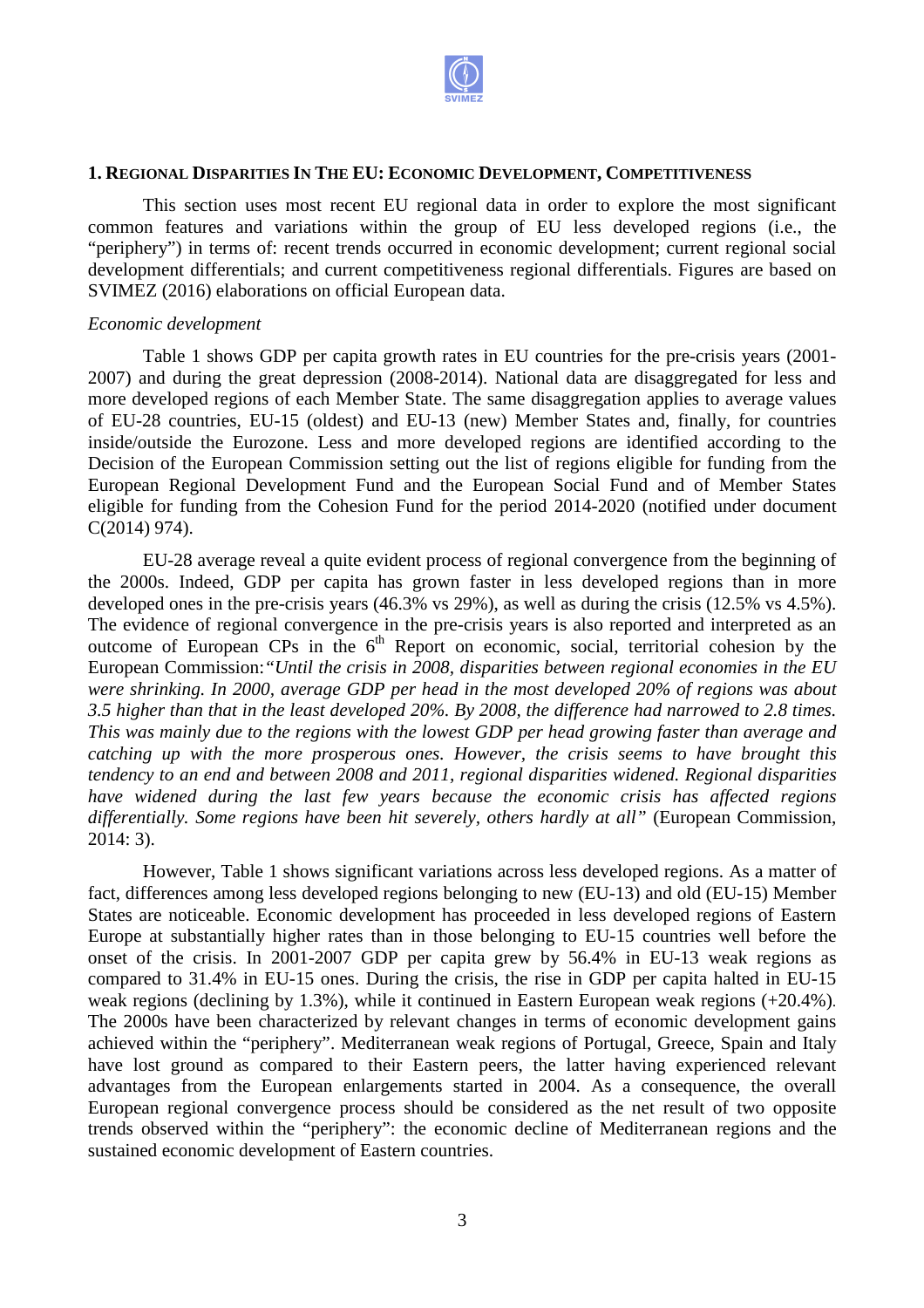

| Countries                 | Regions   | $2001 -$<br>2007 | 2008-<br>2014 | $2001 -$<br>2014 | Countries      | Regions   | $2001 -$<br>2007 | 2008-<br>2014 | $2001 -$<br>2014 |
|---------------------------|-----------|------------------|---------------|------------------|----------------|-----------|------------------|---------------|------------------|
| <b>EU 28</b><br>countries | More dev. | 29.0             | 4.5           | 34.9             | <b>EU 13</b>   | More dev. | 69.0             | 13.7          | 92.1             |
|                           | Less dev. | 46.3             | 12.5          | 64.6             |                | Less dev. | 56.4             | 20.4          | 88.3             |
|                           | Total     | 31.8             | 6.0           | 39.7             |                | Total     | 59.3             | 18.8          | 89.2             |
| Euro Area 18              | More dev. | 28.3             | 2.0           | 30.8             | Euro Area      | More dev. | 64.0             | 6.7           | 75.0             |
|                           | Less dev. | 38.8             | 2.3           | 42.0             |                | Less dev. | 77.0             | 15.5          | 104.3            |
|                           | Total     | 29.8             | 2.0           | 32.4             |                | Total     | 70.2             | 11.1          | 89.0             |
| Non Euro Area             | More dev. | 30.4             | 2.7           | 34.0             | Cyprus         | More dev. | 43.3             | $-13.2$       | 24.4             |
|                           | Less dev. | 51.1             | 19.4          | 80.4             | Estonia        | Less dev. | 110.7            | 18.1          | 148.8            |
|                           | Total     | 36.0             | 7.7           | 46.5             | Latvia         | Less dev. | 116.9            | 13.6          | 146.5            |
| <b>EU 15</b>              | More dev. | 27.6             | 4.1           | 32.9             | Slovenia       | More dev. | 48.1             | $-1.5$        | 45.9             |
|                           | Less dev. | 31.4             | $-1.3$        | 29.6             |                | Less dev. | 39.7             | 2.7           | 43.5             |
|                           | Total     | 27.9             | 3.7           | 32.7             |                | Total     | 44.6             | 0.2           | 44.9             |
| Austria                   | More dev. | 25.0             | 12.1          | 40.1             | Slovakia       | More dev. | 95.7             | 24.6          | 143.8            |
| Belgium                   | More dev. | 20.9             | 9.3           | 32.1             |                | Less dev. | 73.8             | 20.5          | 109.4            |
| Germany                   | More dev. | 28.9             | 13.8          | 46.7             |                | Total     | 83.9             | 22.5          | 125.3            |
| Denmark                   | More dev. | 20.9             | 10.0          | 32.9             | Non Euro Area  | More dev. | 73.2             | 19.2          | 106.4            |
| Greece                    | More dev. | 41.4             | $-15.5$       | 19.5             |                | Less dev. | 53.5             | 21.2          | 86.1             |
|                           | Less dev. | 35.7             | $-17.3$       | 12.2             |                | Total     | 56.6             | 20.9          | 89.2             |
|                           | Total     | 37.9             | $-16.6$       | 15.0             | Bulgaria       | Less dev. | 80.3             | 19.0          | 114.4            |
| Spain                     | More dev. | 39.3             | $-5.6$        | 31.5             | Czech Republic | More dev. | 69.1             | 1.1           | 70.9             |
|                           | Less dev. | 49.2             | $-3.4$        | 44.2             |                | Less dev. | 47.1             | 8.9           | 60.1             |
|                           | Total     | 39.8             | $-5.5$        | 32.1             |                | Total     | 52.4             | 6.8           | 62.7             |
| Finland                   | More dev. | 30.7             | 1.0           | 32.0             | Croatia        | Less dev. | 64.4             | 1.6           | 67.0             |
| France                    | More dev. | 21.6             | 4.5           | 27.0             | Hungary        | More dev. | 61.1             | 13.0          | 82.1             |
|                           | Less dev. | 37.0             | 14.6          | 56.9             |                | Less dev. | 38.0             | 20.7          | 66.5             |
|                           | Total     | 24.2             | 6.4           | 32.1             |                | Total     | 43.5             | 18.6          | 70.3             |
| Ireland                   | More dev. | 48.5             | $-4.0$        | 42.6             | Lithuania      | Less dev. | 105.3            | 32.1          | 171.1            |
| Italy                     | More dev. | 16.4             | $-2.1$        | 14.0             | Poland         | More dev. | 50.4             | 40.6          | 111.3            |
|                           | Less dev. | 17.7             | $-4.1$        | 12.9             |                | Less dev. | 47.5             | 32.7          | 95.7             |
|                           | Total     | 16.6             | $-2.4$        | 13.8             |                | Total     | 47.8             | 33.5          | 97.3             |
| Luxembourg                | More dev. | 36.7             | 8.8           | 48.7             | Romania        | More dev. | 131.2            | 41.3          | 226.6            |
| Netherlands               | More dev. | 30.5             | 2.0           | 33.1             |                | Less dev. | 65.1             | 22.5          | 102.4            |
| Portugal                  | More dev. | 36.6             | 0.4           | 37.1             |                | Total     | 76.1             | 26.6          | 123.0            |
|                           | Less dev. | 34.2             | 6.2           | 42.6             |                |           |                  |               |                  |
|                           | Total     | 35.2             | 3.8           | 40.4             |                |           |                  |               |                  |
| Sweden                    | Comp      | 28.4             | 1.9           | 30.9             |                |           |                  |               |                  |
| UK                        | Comp      | 28.2             | $-0.2$        | 28.0             |                |           |                  |               |                  |
|                           | Less dev. | 34.3             | $-1.7$        | 32.0             |                |           |                  |               |                  |
|                           | Total     | 28.4             | $-0.2$        | 28.2             |                |           |                  |               |                  |

#### **Table 1. GDP per capita (PPP based) growth rates in 2001 2001-2014 (cumulative % var.)** *(a)*

(a) Less and more developed regions are identified according to the Decision of the European Commission setting out the list of regions eligible for funding from the European Regional Development Fund and the European Social Fund and of Member States eligible for funding from the Cohesion Fund for the period 2014-2020 (notified under document C(2014) 974).

*Source:* SVIMEZ Report, 2016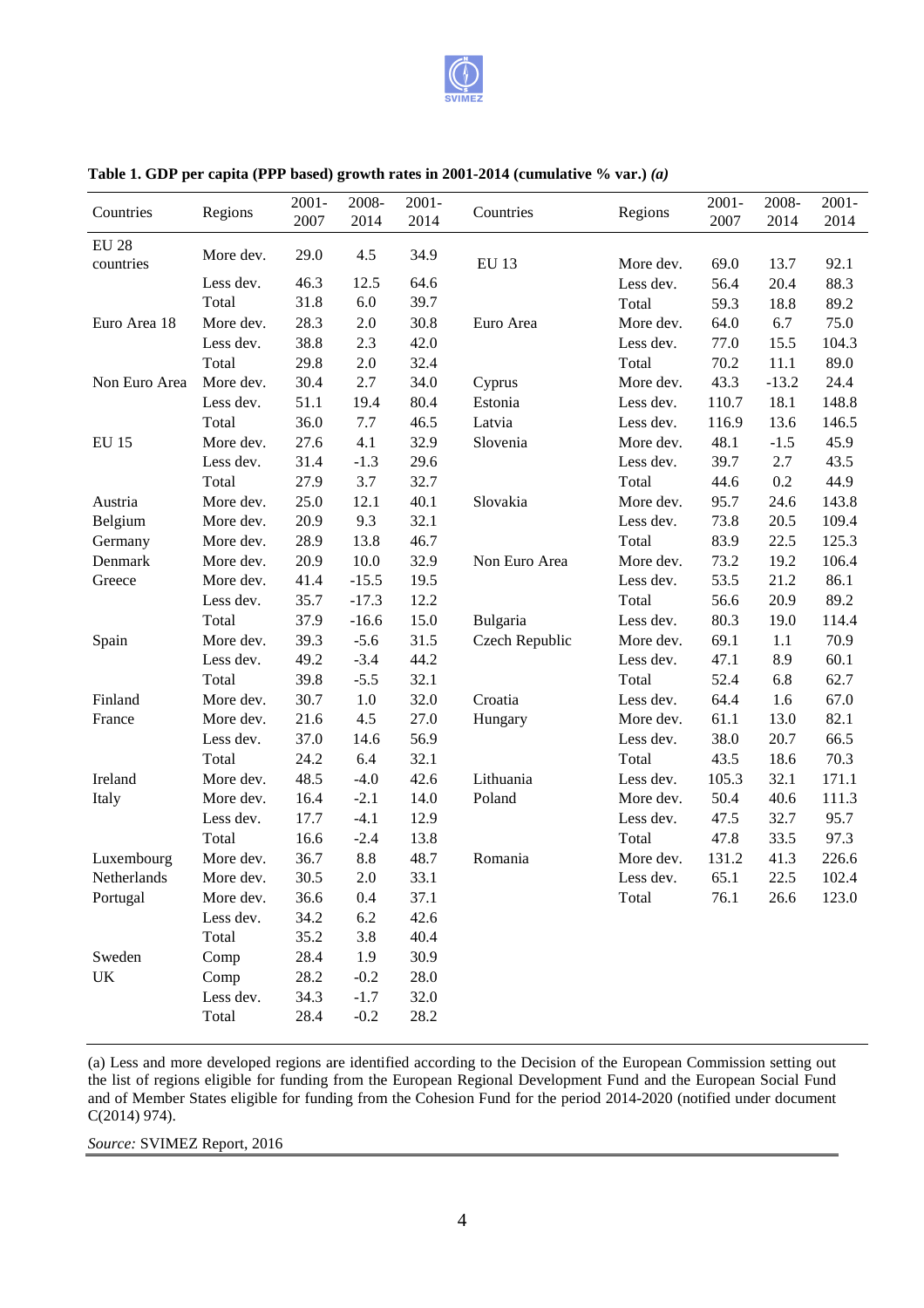

#### *Social development*

 $\overline{a}$ 

So far we have dealt with recent regional trends of economic development in the EU, pointing to the radical variations within the group of less developed regions. Current EU regional differentials in social development as measured by the so-called regional EU Social Progress Index  $(SPI)$  can stimulate further interesting considerations<sup>2</sup>.

The SPI measures social progress at the regional level in the EU as a complement to traditional measures of economic progress in order to show "inclusive" growth. As it is intended to complement (not to substitute) economic measures of development, it leaves out of the picture indicators such as GDP, income or employment, which are not used in the computation of the index. By excluding economic indicators, the SPI can be used to study the relationship between economic development (measured for example by GDP per capita) and social development. The SPI is computed by aggregating 50 indicators (primarily from Eurostat) that are aimed to capture three dimensions of social progress: *Basic Human Needs*, *Foundations of Wellbeing* , and Opportunity. Each of the three dimensions includes four components and each component is in turn measured using several indicators. The four components included in *Basic Human Needs* are: nutrition and basic care; water and sanitation; shelter; and personal safety. Foundations of Wellbeing include: access to basic knowledge; access to ICT; health and wellness; and ecosystem sustainability. *Opportunity* includes: personal rights; personal freedom and choice; tolerance and inclusion; and access to advanced education. : access to basic knowledge; access to ICT; health and wellness; *portunity* includes: personal rights; personal freedom and choice; ess to advanced education.<br>IU SPI figures are useful for territorial comparisons with two

Regional EU SPI figures are useful for territorial comparisons with two different aims. First, they allow to measure EU regional disparities from a social perspective (rather than a purely they allow to measure EU regional disparities from a social perspective (rather than a purely economic one) by comparing SPI scores obtained by more developed regions with those obtained by less developed ones. Second, this framework allows to rank regions in terms of social development regions with similar levels of economic development development.

Table 2 reports SPI scores at the overall and dimension levels ( *Basic Human Needs*, Foundations of Wellbeing, and Opportunity). All scores are based on a 0-100 scale. Not surprisingly, social progress top performing regions are those with the highest GDP. Overall, European regions generally perform better on *Basic Human Needs* than on *Foundations of Wellbeing* and *Opportunity*. High regional variations can be observed for all the three c considered dimensions. *Opportunity* seems to show the lowest level of performance and the most significant regional differences.

Social development differences are relevant at the regional level in the EU. At the EU-28 level, less developed regions' SPI overall score is 54.5 (vs about 70 in more advanced regions). The gap is most noticeable in the *Basic Human Needs* (63.6 vs 82.4) and *Opportunit pportunity* (45.1 vs 62.8) than in *Foundations of Wellbeing* (55.8 vs 65). On average, regional differences are (still significant but) less intense in the Eurozone than outside. In the non-euro area the regional SPI gap widens for but) less intense in the Eurozone than outside. In the non-euro area the regional SPI gap widens for the combined effect of a higher SPI score of more advanced regions (72 vs 69 in the Eurozone), and a lower SPI score of less developed regions (53.2 vs 57.1 in the Eurozone). Looking at the three dimensions of social development it seems that the better condition of Eurozone less developed regions is due to higher standards of *Basic Human Needs* than in peer regions outside the Eurozone.

 $2^2$  The EU Regional Social Progress Index is a three-year joint project of the European Commission (DG REGIO), Social Progress Imperative and Orkestra (Basque Institute of Competitiveness). The SPI intends to help regions to prioritise issues they want to address with their cohesion policy programmes and to identify peers from whom they could learn. Progress Imperative and Orkestra (Basque Institute of Competitiveness). The SPI intends to help regions to prioritise<br>issues they want to address with their cohesion policy programmes and to identify peers from whom they c address the right issues in the right places. Finally, it allows DG REGIO to make a contribution to the beyond GDP debate. year<br>e of C<br>icy p<br>for tl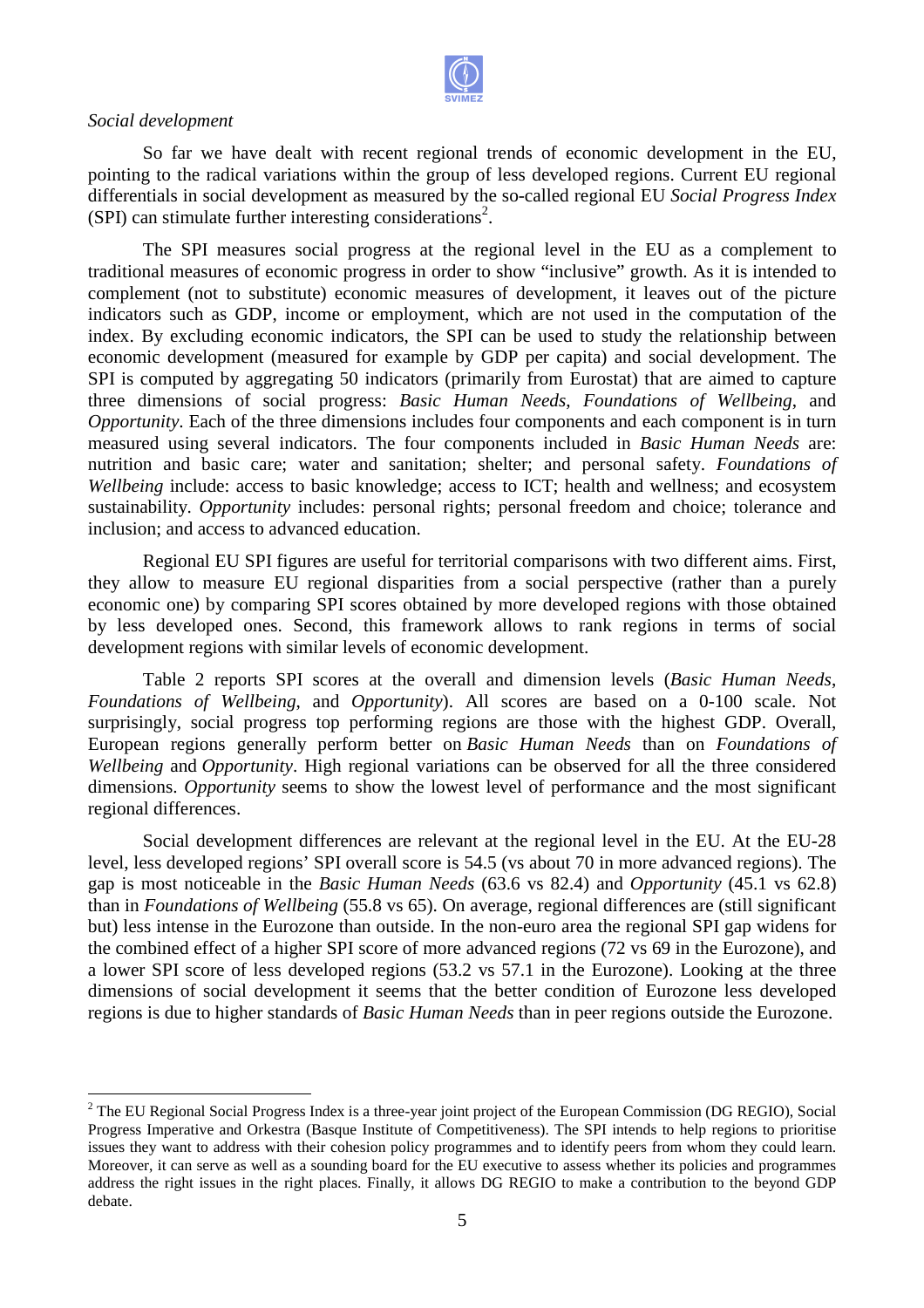

#### Table 2. *EU regional Social Progress Index (SPI) (a)*

| Countries        | Regions   | <b>SPI</b> | Basic<br>Human<br>Needs | Founda<br>tions<br>$% \left( \left( \mathcal{A},\mathcal{A}\right) \right) =\left( \mathcal{A},\mathcal{A}\right)$ of<br>Wellbe<br>ing | Oppor-<br>tunity | Countries              | Regions   | <b>SPI</b> | <b>Basic</b><br>Human<br>Needs | Founda<br>tions<br>of<br>Wellbe<br>ing | Oppor-<br>tunity |
|------------------|-----------|------------|-------------------------|----------------------------------------------------------------------------------------------------------------------------------------|------------------|------------------------|-----------|------------|--------------------------------|----------------------------------------|------------------|
| EU 28            | More dev. | 69.8       | 82.4                    | 65.0                                                                                                                                   | 62.8             | EU 13                  | More dev. | 59.6       | 66.4                           | 58.5                                   | 54.2             |
|                  | Less dev. | 54.5       | 63.6                    | 55.8                                                                                                                                   | 45.1             |                        | Less dev. | 53.1       | 60.3                           | 55.0                                   | 44.9             |
|                  | Total     | 64.9       | 76.4                    | 62.1                                                                                                                                   | 57.1             |                        | Total     | 53.9       | 61.0                           | 55.4                                   | 46.0             |
| Euro Area 18     | More dev. | 69.0       | 82.7                    | 64.6                                                                                                                                   | 60.8             | Euro Area<br>(NMS)     | More dev. | 62.3       | 71.8                           | 61.3                                   | 54.4             |
|                  | Less dev. | 57.1       | 70.6                    | 57.7                                                                                                                                   | 44.7             |                        | Less dev. | 57.5       | 66.4                           | 60.4                                   | 46.9             |
|                  | Total     | 67.1       | 80.8                    | 63.5                                                                                                                                   | 58.3             |                        | Total     | 59.1       | 68.2                           | 60.7                                   | 49.4             |
| Non Euro<br>Area | More dev. | 72.0       | 81.9                    | 66.3                                                                                                                                   | 68.4             | Cyprus                 | More dev. | 57.3       | 69.4                           | 52.5                                   | 50.8             |
|                  | Less dev. | 53.2       | 60.5                    | 54.6                                                                                                                                   | 45.3             | Estonia                | Less dev. | 63.0       | 65.6                           | 67.1                                   | 56.6             |
|                  | Total     | 62.1       | 70.6                    | 60.1                                                                                                                                   | 56.2             | Latvia                 | Less dev. | 53.1       | 55.0                           | 55.5                                   | 48.9             |
| EU 15            | More dev. | 70.3       | 83.2                    | 65.3                                                                                                                                   | 63.2             | Slovenia               | More dev. | 68.3       | 77.6                           | 68.0                                   | 59.8             |
|                  | Less dev. | 57.8       | 71.6                    | 57.7                                                                                                                                   | 45.6             |                        | Less dev. | 63.9       | 77:4                           | 64.4                                   | 51.1             |
|                  | Total     | 68.7       | 81.7                    | 64.4                                                                                                                                   | 61.0             |                        | Total     | 66.1       | 77:5                           | 66.2                                   | 55.5             |
| Austria          | More dev. | 71.3       | 86.5                    | 65.1                                                                                                                                   | 63.3             | Slovakia               | More dev. | 61,3       | 68:3                           | 63:4                                   | 52.6             |
| Belgium          | More dev. | 69.6       | 82.1                    | 63.6                                                                                                                                   | 63.9             |                        | Less dev. | 55,1       | 66.8                           | 58.5                                   | 41:5             |
| Germany          | More dev. | 70.9       | 85.0                    | 66.4                                                                                                                                   | 62.2             |                        | Total     | 56,6       | 67.1                           | 59.7                                   | 44.3             |
| Denmark          | More dev. | 79.8       | 87.4                    | 72.9                                                                                                                                   | 79.5             | Non Euro Area<br>(NMS) | More dev. | 57.5       | 62.4                           | 56.4                                   | 54.0             |
| Greece           | More dev. | 54.8       | 70.6                    | 52.8                                                                                                                                   | 43.0             |                        | Less dev. | 52.5       | 59.5                           | 54.2                                   | 44.6             |
|                  | Less dev. | 55.5       | 69.7                    | 54.7                                                                                                                                   | 43.7             |                        | Total     | 52.9       | 59.7                           | 54.4                                   | 45.4             |
|                  | Total     | 55.3       | 69.9                    | 54.2                                                                                                                                   | 43.5             | Bulgaria               | Less dev. | 43.3       | 46.9                           | 48.9                                   | 35.0             |
| Spain            | More dev. | 66.0       | 79.8                    | 63.2                                                                                                                                   | 56.0             | Czech<br>Republic      | More dev. | 64.4       | 73.9                           | 60.3                                   | 59.5             |
|                  | Less dev. | 63.1       | 79.8                    | 58.3                                                                                                                                   | 52.8             |                        | Less dev. | 59.1       | 72.6                           | 59.1                                   | 46.9             |
|                  | Total     | 65.8       | 79.8                    | 62.8                                                                                                                                   | 55.8             |                        | Total     | 59.7       | 72.8                           | 59.2                                   | 48.5             |
| Finland          | More dev. | 79.3       | 84.6                    | 73.6                                                                                                                                   | 79.9             | Croatia                | Less dev. | 53.6       | 68.7                           | 56.5                                   | 38.0             |
| France           | More dev. | 67.5       | 82.2                    | 63.9                                                                                                                                   | 57.5             | Hungary                | More dev. | 58.0       | 65.3                           | 57.2                                   | 51.9             |
|                  | Less dev. | 62.0       | 74.0                    | 70.0                                                                                                                                   | 44.4             |                        | Less dev. | 53.9       | 64.5                           | 53.2                                   | 44.8             |
|                  | Total     | 66.1       | 80.1                    | 65.4                                                                                                                                   | 54.2             |                        | Total     | 54.5       | 64.6                           | 53.8                                   | 45.8             |
| Ireland          | More dev. | 70.5       | 78.7                    | 71.7                                                                                                                                   | 61.6             | Lithuania              | Less dev. | 57.6       | 58.2                           | 61.3                                   | 53.4             |
| Italy            | More dev. | 59.7       | 76.9                    | 56.2                                                                                                                                   | 48.0             | Poland                 | More dev. | 56.6       | 58.4                           | 57.1                                   | 54.3             |
|                  | Less dev. | 50.8       | 64.2                    | 51.8                                                                                                                                   | 38.0             |                        | Less dev. | 55.6       | 60.8                           | 57.4                                   | 48.9             |
|                  | Total     | 57.2       | 73.4                    | 55.0                                                                                                                                   | 45.2             |                        | Total     | 55.6       | 60.7                           | 57.4                                   | 49.2             |
| Luxembourg       | More dev. | 71.4       | 82.2                    | 67.0                                                                                                                                   | 65.7             | Romania                | More dev. | 51.1       | 52.0                           | 50.9                                   | 50.2             |
| Netherlands      | More dev. | 77.6       | 89.7                    | 70.0                                                                                                                                   | 73.7             |                        | Less dev. | 45.1       | 47.2                           | 46.3                                   | 41.7             |
| Portugal         | More dev. | 60.0       | 74.1                    | 57.6                                                                                                                                   | 49.8             |                        | Total     | 45.8       | 47.8                           | 46.9                                   | 42.8             |
|                  | Less dev. | 57.4       | 73.2                    | 52.4                                                                                                                                   | 48.1             |                        |           |            |                                |                                        |                  |
|                  | Total     | 58.3       | 73.5                    | 54.1                                                                                                                                   | 48.7             |                        |           |            |                                |                                        |                  |
| Sweden           | Comp      | 78.2       | 89.1                    | 68.8                                                                                                                                   | 77.4             |                        |           |            |                                |                                        |                  |
| UK               | Comp      | 71.1       | 81.8                    | 66.0                                                                                                                                   | 66.0             |                        |           |            |                                |                                        |                  |
|                  | Less dev. | 70.4       | 82.9                    | 65.3                                                                                                                                   | 63.9             |                        |           |            |                                |                                        |                  |
|                  | Total     | 71.0       | 81.9                    | 65.9                                                                                                                                   | 65.8             |                        |           |            |                                |                                        |                  |

(a) Less and more developed regions are identified according to t the Decision of the European Commission setting out the list of regions eligible for funding from the European Regional Development Fund and the European Social Fund and of Member States eligible for funding from the Cohesion Fund for the period 2014 2014-2020 ( C(2014) 974). he Decision of the European Commission setting out<br>al Development Fund and the European Social Fund<br>d for the period 2014-2020 (notified under document

*Source*: SVIMEZ Report, 2016.

How does Italy perform in this ranking? Italian more developed regions (59 (59.7) are well below the EU-28 and EU-15 averages (69.8 and 70.3 respectively). They are the worst performers (with the exception of Greece) among peer regions. Such a bad performance is largely due to their deficit in *Opportunity* (48 vs average value of 63.2 in EU-15 countries). Within the Italian economy deficit in *Opportunity* (48 vs average value of 63.2 in EU-15 countries). Within the Italian economy it clearly emerges the "Mezzogiorno gap". It is interesting to notice that such a gap is largely due to the EU-28 and EU-15 averages (69.8 and 70.3 respectively). They are the worst performers<br>he exception of Greece) among peer regions. Such a bad performance is largely due to their<br>in *Opportunity* (48 vs average value of 6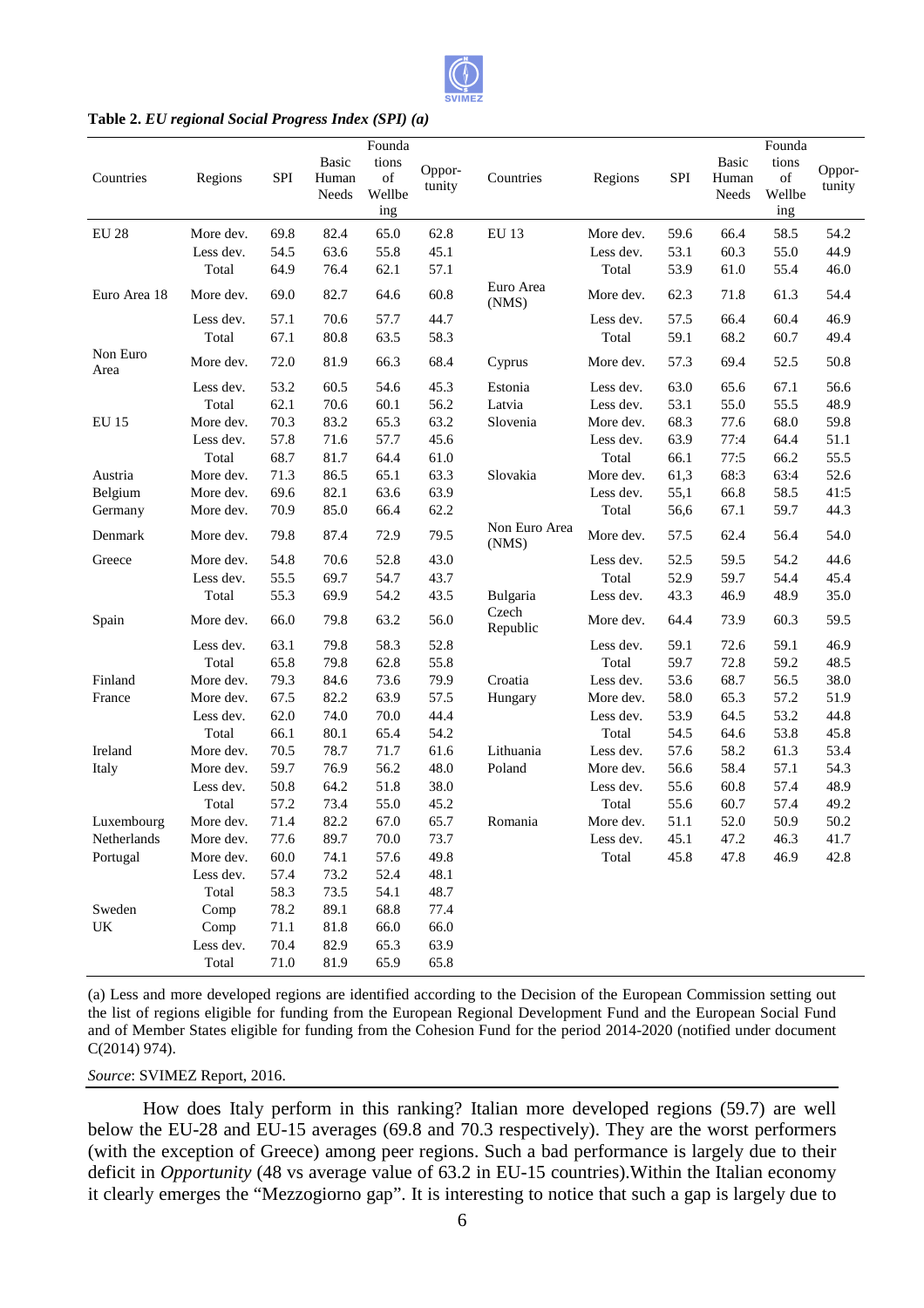

the worse performance in the dimension of *Basic Human Needs* (64.2 vs 76.9). However striking aspect to stress here is that the SPI overall score of Italian less developed regions (50.8) is the lowest among peer EU-15 regions (57.8) and below the average score of EU-13 peer regions  $(53.1).$ 

#### *Competitiveness*

Additional relevant information on current EU regional differentials pertain the idiosyncratic capabilities of territories to compete in international markets. The European Commission has developed the *Regional Competitiveness Index* (RCI) to improve the understanding of territorial competitiveness at the regional level in the EU (Annoni and Dijkstra, 2013). The RCI is suitable for comparisons in this field as it points to strengths and weaknesses of each of the EU NUTS 2 regions. The eleven pillars of the RCI describe both inputs and outputs of territorial competitiveness, grouped into three sets describing *Basic*, *Efficiency* and *Innovative* factors of competitiveness. The RCI framework is also useful for its suitability to capture both short- and long-term competitive capabilities of territories. in the dimension of *Basic Human Needs (64.2 y* 57.8). However, the most increasion fraction is here is that the SPI overall score of fathim less developed regions (50.8) is EU-15 regions of 0.83 is EU-15 regions of the m

The *Basic* pillars represent the basic drivers of competitiveness for all economies, regardless their initial level of economic development, and include the following factors: quality of institutions; macro-economic stability; infrastructure; health; and the quality of primary and secondary education. Despite being important for all economies, all these pillars are most important for less developed regions.

The *Efficiency* pillars are the following: higher education and lifelong learning; labour market efficiency; and market size. All these factors are crucial for economies that have already undertaken their development path path.

The *Innovation* pillars include: technological readiness; business sophistication; and innovation. This group plays a more important role for intermediate and especially for highly innovation. This group plays a more important role for intermediate and espe<br>developed regions in order to maintain their (already high) competitiveness levels.

The RCI framework provides information for useful comparisons from two main perspectives. First, it is able to demonstrate that territorial competitiveness h has a strong regional dimension, thus providing additional insights with respect to the well-known national competitiveness imbalances dividing the core from the periphery of the Union. Second, it allows to measure in more detail competitive asymmetries within the periphery, thus complementing the information on economic development trends already shown in Table 1.

Table 3 reports overall RCI scores and the three sub-indexes for the *Basic*, *Efficiency* and *Innovation* groups of pillars in the periphery of the EU (i.e., the group of less developed regions eligible for funding in the 2014-2020 2020 programming period). The EU average is set to 0. The Table report the RCI scores and the corresponding rank for each of the 17 countries that includes less developed regions (countries are ranked in a descending order according to their scores). The above mentioned competitive asymmetries clearly emerge.

The overall RCI ranking underlines the substantial gap suffered from EU-15 less developed regions. Eastern countries are at the top of the ranking. Overall, such a competitive advance of Eastern economies can be considered a likely explanation for the differentiated the economic development performance shown in Table 1. This correlation is at the core of ongoing empirical research (Balli et al. 2016).

Among the three dimensions of competitiveness, the *Basic* factors are characterized by the Among the three dimensions of competitiveness, the *Basic* factors are characterized by the highest variability. These are the most relevant factors for less developed regions (including quality of institutions; macro-economic stability; infrastructure; health; and the quality of primary and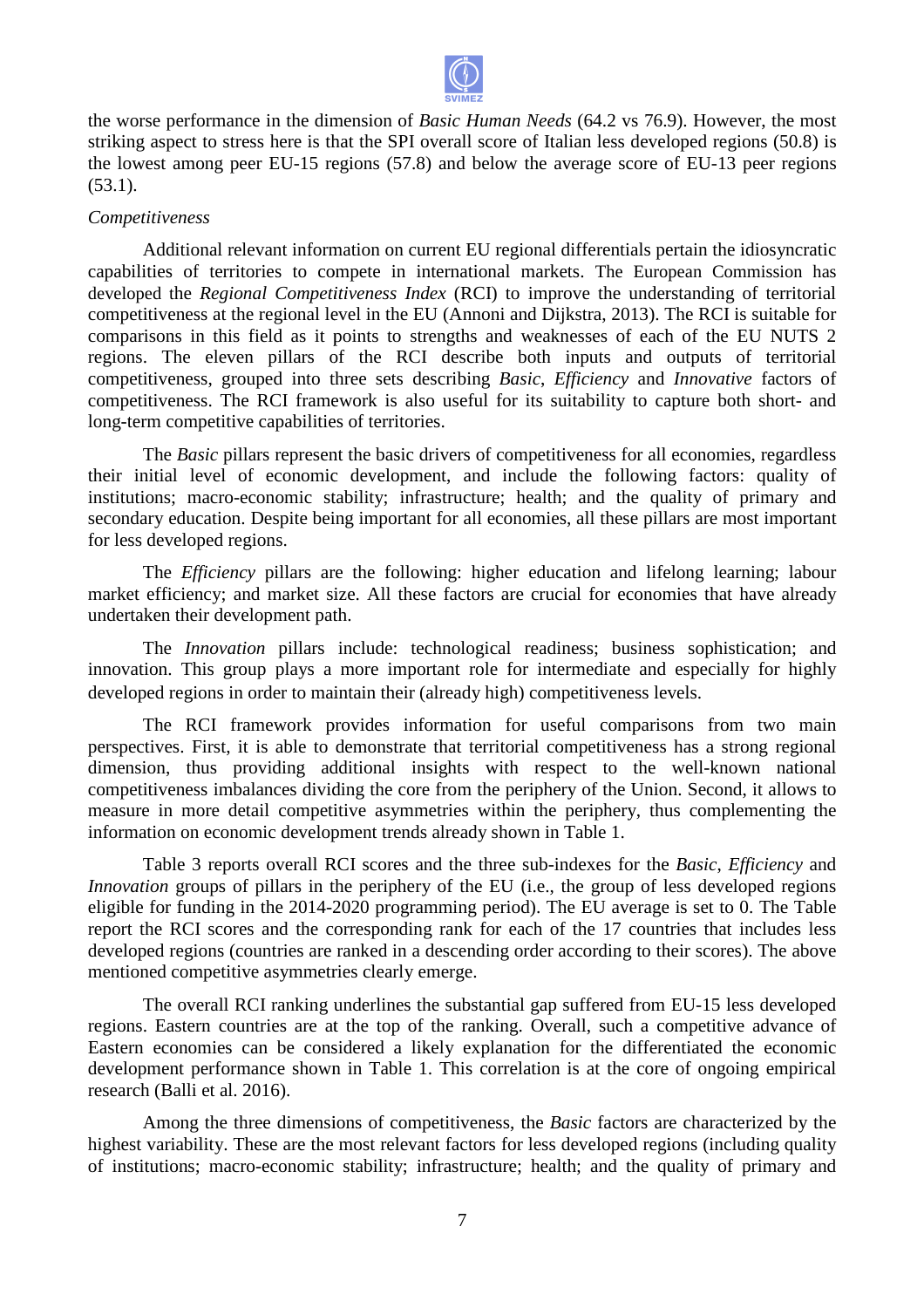

secondary education), thus amplifying the observed competitive asymmetries. Differences in terms secondary education), thus amplifying the observed competitive<br>of *Efficiency* and *Innovation* are also important but less intense.

|                | Basic   |                | Efficiency |                | <i>Innovation</i> |                | RCI     |         |
|----------------|---------|----------------|------------|----------------|-------------------|----------------|---------|---------|
| Countries      | Index   | Ranking        | Index      | Ranking        | Index             | Ranking        | Index   | Ranking |
| UK.            | 0.11    | $\overline{2}$ | $-0.06$    | 1              | $-0.13$           | $\overline{c}$ | $-0.02$ | 1       |
| Estonia        | 0.45    | 1              | $-0.62$    | $\overline{4}$ | $-0.07$           | 1              | $-0.18$ | 2       |
| Slovenia       | $-0.15$ | 3              | $-0.16$    | 2              | $-0.45$           | 3              | $-0.21$ | 3       |
| Czech Republic | $-0.25$ | 5              | $-0.35$    | 3              | $-0.65$           | 6              | $-0.38$ | 4       |
| Portugal       | $-0.45$ | 8              | $-0.63$    | 5              | $-0.88$           | 13             | $-0.62$ | 5       |
| Poland         | $-0.42$ | $\tau$         | $-0.70$    | 6              | $-1.00$           | 14             | $-0.65$ | 6       |
| Hungary        | $-0.67$ | 12             | $-0.73$    | 7              | $-0.82$           | 11             | $-0.72$ | 7       |
| Slovakia       | $-0.54$ | 9              | $-0.81$    | 9              | $-0.82$           | 10             | $-0.73$ | 8       |
| Croathia       | $-0.63$ | 11             | $-0.94$    | 10             | $-0.65$           | 5              | $-0.79$ | 9       |
| Spain          | $-0.24$ | $\overline{4}$ | $-1.16$    | 15             | $-0.86$           | 12             | $-0.81$ | 10      |
| Lithuania      | $-0.94$ | 14             | $-0.80$    | 8              | $-0.68$           | 7              | $-0.82$ | 11      |
| Latvia         | $-0.68$ | 13             | $-0.99$    | 11             | $-0.72$           | 8              | $-0.84$ | 12      |
| Italy          | $-0.54$ | 10             | $-1.11$    | 12             | $-0.79$           | 9              | $-0.87$ | 13      |
| France         | $-0.41$ | 6              | $-1.41$    | 17             | $-0.52$           | 4              | $-0.93$ | 14      |
| Bulgaria       | $-1.37$ | 16             | $-1.15$    | 14             | $-1.30$           | 16             | $-1.25$ | 15      |
| Greece         | $-1.32$ | 15             | $-1.28$    | 16             | $-1.14$           | 15             | $-1.27$ | 16      |
| Romania        | $-1.53$ | 17             | $-1.12$    | 13             | $-1.61$           | 17             | $-1.33$ | 17      |

**Table 3.** *EU less developed regions Regional Competitiveness Index (RCI) and Basic Basic, Efficiency and Innovation Pillars (EU = 0) (a)* 

(a) Less developed regions are identified according to the Decision of the European Commission setting out the list of regions eligible for funding from the European Regional Development Fund and the European Social Fund and of regions eligible for funding from the European Regional Development Fund and the European Social Fund and of<br>Member States eligible for funding from the Cohesion Fund for the period 2014-2020 (notified under document C(2014) 974).

#### *Source*: SVIMEZ Report, 2016.

As for the Mezzogiorno, Italian less advanced regions (Campania, Puglia, Basilicata, Calabria and Sicily) occupy only the  $13<sup>th</sup>$  place in the ranking. Scoring -0.87 they are just more Calabria and Sicily) occupy only the  $13<sup>th</sup>$  place in the ranking. Scoring -0.87 they are just more competitive than regions with comparable levels of per capita income in France (-0.93), Bulgaria (- $1.25$ ), Greece  $(-1.27)$  and Romania  $(-1.33)$ . Two considerations are in order here. First, the lack of competitiveness is more a national issue than a local one. Table 4 shows that only Lombardy stands close to the EU-28 average, scoring 0.01 and occupying the  $128<sup>th</sup>$  place in the ranking of 272 EU regions. Second, despite we observe a certain degree of differentiation within the Southern Southern regions, they should be regarded as a unique less developed macro-region sharing common problems in the *Basic* dimension of competitiveness (the Mezzogiorno concentrates about 50% of the population of the EU-15 less developed regions). Overall, the Mezzogiorno seems to be trapped in a two structural divergence path in Europe. On the one hand, his competitiveness standard is constrained by the belonging to a national economy increasingly less competitive than other major European economies. On the other hand, it suffers from an inner competitive gap from other EU disadvantaged areas due to its status of peripheral macro-region, especially after the East enlargement (SVIMEZ 2016). region sharing common problems in the<br>centrates about 50% of the population of<br>promoseems to be trapped in a two-level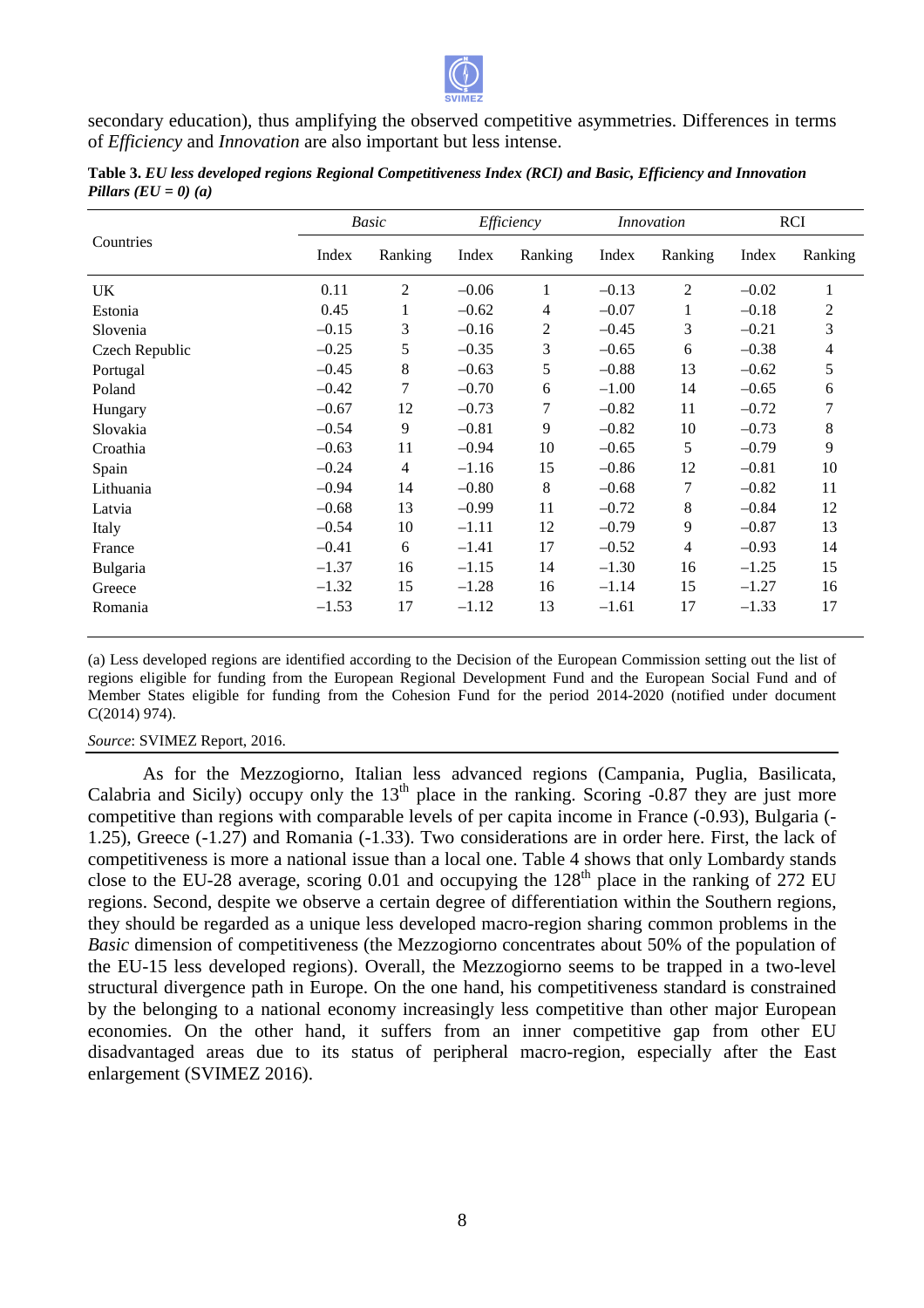

|                              | <b>Basic</b> |         | Efficiency |         | <i>Innovation</i> |         | <b>RCI</b> |         |
|------------------------------|--------------|---------|------------|---------|-------------------|---------|------------|---------|
| Regions                      | Index        | Ranking | Index      | Ranking | Index             | Ranking | Index      | Ranking |
| Lombardia                    | $-0.09$      | 139     | 0.11       | 111     | $-0.09$           | 134     | 0.01       | 128     |
| Emilia Romagna               | $-0.23$      | 172     | 0.09       | 116     | $-0.30$           | 155     | $-0.09$    | 141     |
| Lazio                        | $-0.26$      | 175     | $-0.16$    | 145     | 0.03              | 118     | $-0.13$    | 143     |
| Auton. Prov. of Trento       | $-0.19$      | 160     | $-0.04$    | 127     | $-0.34$           | 161     | $-0.16$    | 145     |
| Liguria                      | $-0.21$      | 164     | $-0.12$    | 138     | $-0.22$           | 150     | $-0.17$    | 146     |
| Piemonte                     | $-0.17$      | 155     | $-0.18$    | 150     | $-0.25$           | 153     | $-0.20$    | 152     |
| Friuli Venezia Giulia        | $-0.27$      | 178     | $-0.17$    | 149     | $-0.27$           | 154     | $-0.22$    | 157     |
| Veneto                       | $-0.21$      | 166     | $-0.15$    | 143     | $-0.46$           | 170     | $-0.26$    | 158     |
| Toscana                      | $-0.28$      | 180     | $-0.23$    | 155     | $-0.32$           | 156     | $-0.27$    | 160     |
| Umbria                       | $-0.30$      | 184     | $-0.23$    | 154     | $-0.56$           | 178     | $-0.34$    | 167     |
| Auton. Prov. of Bolzano      | $-0.23$      | 171     | $-0.25$    | 159     | $-0.61$           | 183     | $-0.36$    | 173     |
| Marche                       | $-0.36$      | 191     | $-0.36$    | 172     | $-0.59$           | 181     | $-0.42$    | 177     |
| Valle d'Aosta                | $-0.27$      | 179     | $-0.34$    | 169     | $-0.71$           | 197     | $-0.44$    | 178     |
| Abruzzo                      | $-0.43$      | 200     | $-0.47$    | 181     | $-0.73$           | 200     | $-0.52$    | 187     |
| Molise                       | $-0.49$      | 215     | $-0.59$    | 193     | $-0.93$           | 225     | $-0.64$    | 201     |
| Campania                     | $-0.50$      | 217     | $-1.00$    | 224     | $-0.56$           | 178     | $-0.76$    | 217     |
| Sardegna                     | $-0.55$      | 220     | $-1.01$    | 227     | $-0.68$           | 194     | $-0.81$    | 222     |
| <b>Basilicata</b>            | $-0.52$      | 218     | $-1.02$    | 228     | $-0.95$           | 226     | $-0.85$    | 227     |
| Puglia                       | $-0.52$      | 219     | $-1.14$    | 236     | $-0.79$           | 207     | $-0.88$    | 232     |
| Calabria                     | $-0.61$      | 226     | $-1.11$    | 235     | $-0.85$           | 214     | $-0.91$    | 233     |
| Sicilia                      | $-0.58$      | 224     | $-1.28$    | 246     | $-0.75$           | 202     | $-0.96$    | 235     |
| Source: SVIMEZ Report, 2016. |              |         |            |         |                   |         |            |         |

**Table 4.** *Italy Regional Competitiveness Index (RCI) and Basic Basic, Efficiency and Innovation Pillars (UE=0)*

## **2. UNDERSTANDING "SELECTIVE " EU REGIONAL CONVERGENCE**

The variability of GDP per head growth rates among less developed regions (Table 1) has produced *a "selective" pattern of regional convergence* in the EU. The marked reduction in produced *a* "selective" pattern of regional convergence in the EU. The marked reduction in regional disparities occurred since the beginning of 2000s has been largely due to the positive dynamics of new Eastern Member States, whereas convergence has not involved EU-15 less developed regions.

This evidence of "selective" EU regional convergence calls for more attention to in-depth analysis of the driving factors of regional growth (SVIMEZ 2015, 2016; Petraglia and Pierucci 2016). In particular, the relevant empirical issue is to disentangle the different factors that have supported the catching-up of EU-13 lagging regions, causing the observed variations in growth performances within the "periphery". In other words, the proper understanding of the driving factors of heterogeneous regional growth outcomes within the EU "periphery" should represent the very important preliminary task to fulfil before suggesting proposals for the future of EU regional policies (Balli et al. 2016). We need to understand better how the general framework of the EU policies (and its weaknesses) affects the level and dynamics of regional imbalances.

CPs have produced different impacts in regions due to their different degree of local and policies (Balli et al. 2016). We need to understand better how the general framework of the EU policies (and its weaknesses) affects the level and dynamics of regional imbalances.<br>CPs have produced different impacts in reg policy that continues to play the fundamental role it has had since its establishment. It has been a key tool not only for reducing development gaps of Eastern European regions, but it also proved to be decisive to sustain the economy through investments at micro level, also during the economic and financial crisis, in particular in areas where national investments would lack or be insufficient.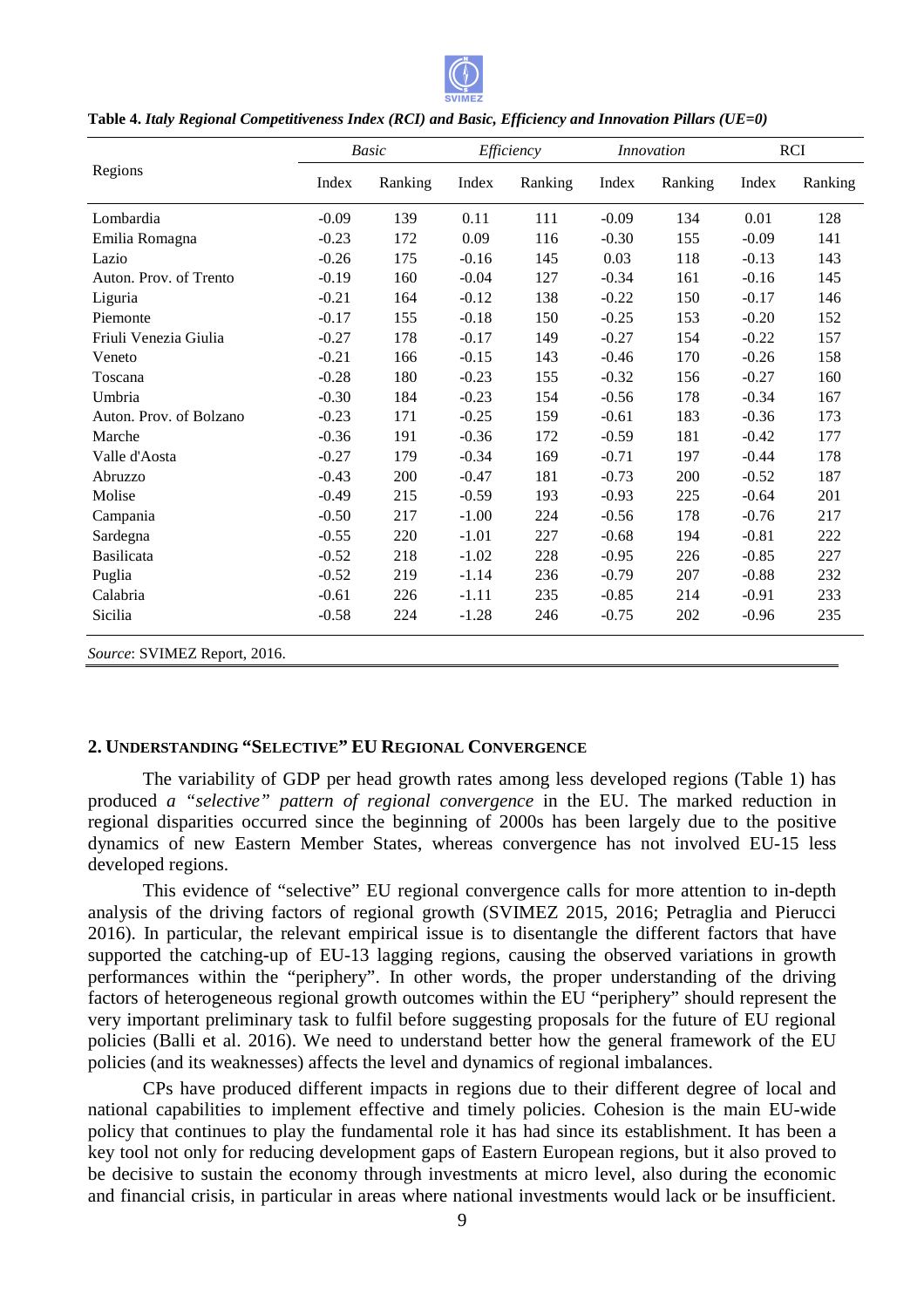

The analysis of the different factors leading CPs to deliver different results in different territories The analysis of the different factors leading CPs to deliver different results in different territories deserve much attention as regions share different degrees of "local" institutional quality, entrepreneurship, innovative propensity, and so on.

However, short- and long-run macroeconomic outcomes at the regional level should be regarded as the result of the interaction among many factors - both *endogenous* and *exogenous* to regional economies - working in a multi-scalar territorial framework. More importantly, not all of them can be affected by the implementing policy instruments within the framework of CPs.

We can identify three sets of factors:

- *region-specific factors* linked to structural supply-side characteristics of the local region-specific factors linked to structural supply-side characteristics of the local economies: such as the degree of sectorial diversification of economic activities; the availability and accumulation of physical and human capital ; entrepreneurial and innovative capabilities; openness to trade; the quality of local institutions, and so on;
- *national-level macroeconomic conditions*: "health" of public finance, tax systems, labour cost, employment protection regulations;
- supra-national macroeconomic conditions: supra-national fiscal rules; lack of supranational tax harmonization; regions in the Eurozone vs regions belonging to countries with national currency; proximity to growing real markets.

The impact and strength of each of these factors differ significantly across regions producing the remarkable asymmetries shown in Tables1-3, affecting regional short-term resistance to and the remarkable asymmetries shown in Tables1-3, affecting regional short-term resistance to and<br>recovery from negative economic shocks, and determining long-run local competitiveness. Regionspecific factors are endogenous to regional economies, whereas macroeconomic national and supranational conditions are exogenous factors able either to magnify or to worsen regional performances independently from the effort of local private and public actors.

Among *region-specific factors*, the regional industrial mix, human capital accumulation and innovative capabilities are most relevant for many reasons. Productive sectors exhibit different degrees of sensitivity to adverse macroeconomic shocks. As a consequence, higher diversification reduces the concentration of risks linked to adverse sector-specific shocks. For instance, manufacturing and construction industries are typically more cyclically sensitive than private service industries. Regional specialisation in non-exporting sectors and public sector services can protect local economies against international economic crisis. Many empirical studies conclude that either productive or trade specializations are an important factor for regional growth accumulation of human capital and innovation capabilities (spurred by public and private resources devoted to R&D) are most significant in determining both regional competitiveness and enhancing the regional capability to react and adjust to negative external shocks. Human capital and innovation are key drivers of regional economic performance and competitiveness. Furthermore, more innovation-friendly regional environments and higher endowments of human capital make local economies more attractive to foreign direct investment, especially those linked to high-valueadded productive activities. On the other hand, when a territory loses human capital as a consequence of migration of skilled workers, the consequent higher local concentration of unskilled workers will attract foreign investors interested in exploiting the advance of low labour cost. exporting sectors and public sector services can<br>bmic crisis. Many empirical studies conclude that<br>an important factor for regional growth. The

Region-specific factors are only a part of the story. As recently recalled by Camagni and Capello (2015): *"Analysis of the impact of macroeconomic constraints on regional disparities is*  Capello (2015): "Analysis of the impact of macroeconomic constraints on regional disparities is something new in the panorama of regional studies, and it warrants some in-depth reflection *focused on the present crisis period. Macroeconomic trends and policies are likely to generate asymmetric and differentiated regional impacts impacts, especially in periods of financial turmoil and*  sluggish development, for many reasons." The evidence provided in the previous section suggests that this argument should apply, more generally, to the structural competitive asymmetries asymmetries that the European integration process has not been able to lessen. These asymmetries were at work well before the crisis; they have been amplified by the lack of EU harmonization of national tax systems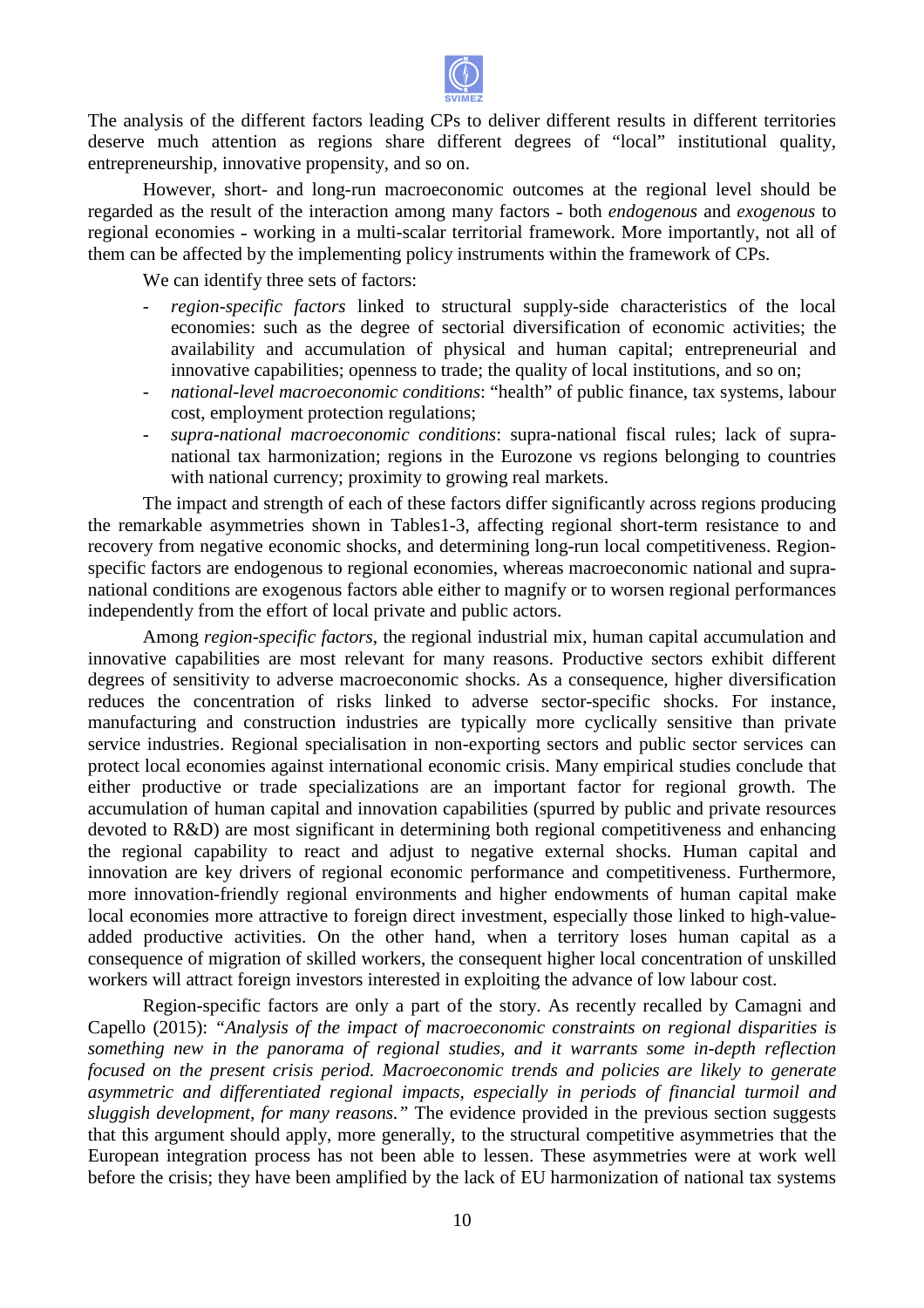

and by the coexistence of Eurozone countries and national economies that have preserved their national currencies.

#### *Asymmetric impacts of Austerity*

 $\overline{a}$ 

Public finance national imbalances are a well-known fact in the EU. Different levels of Public finance national imbalances are a well-known fact in the EU. Different levels of sovereign debt, and different public deficits imply different amounts of public resources potentially available for the national support to economic social and territorial cohesion. Hence, less developed regions belonging to countries with less "healthy" public finances suffer from a clear structural disadvantage.

A strong evidence of such disadvantage has occurred when the EU-15 cohesion countries Italy, Spain, Portugal and Greece have been hit by the sovereign debt crisis. The consequent fiscal Italy, Spain, Portugal and Greece have been hit by the sovereign debt crisis. The consequent fiscal consolidation strategies implemented in these vulnerable economies involved drastic cuts in different kinds of public investment and other policy instruments aimed at supporting disadvantaged regions. The reduction of public expenditure has typically stronger effects on regional economies relying more on public demand as it is the case of poorer and less productive regions. In Italy, fiscal consolidation policies have largely been financed by cuts in resources devoted to regional policies. thus lessening public support to the Mezzogiorno (Giannola et al. 2015) and amplifying output and employment contractions.

Cuts in public investment in the EU periphery occurred in contrast to policies implemented in other extra-EU economies where public investment was used as a countercyclical fiscal stimulus. Figures on the composition of the cuts of public expenditure show a common feature in EU countries: government investment has been a primary target for fiscal consolidation in the periphery. However, this occurred to a different extent among EU countries. Between 2009 and periphery. However, this occurred to a different extent among EU countries. Between 2009 and 2013 public investment collapsed in Greece, Ireland, Spain and Portugal: -51% in nominal terms, fell by -24% in Italy, and remained almost stable (-1%) in other EU-15 countries. In the same fell by -24% in Italy, and remained almost stable (-1%) in other EU-15 countries. In the same period, public investment declined by 7% in Member States that joined the EU between 2004-2007. EU economies where public investment was used as a countercyclical fiscal stimulus.<br>
e composition of the cuts of public expenditure show a common feature in EU<br>
vernment investment has been a primary target for fiscal con

Austerity policies have caused a substantial downsizing of interregional redistribution (through both higher tax burden and cuts in public expenditure) in Italy, thus amplifying the economic downturn in Southern regions. In particular, the share of public gross fixed capital formation in GDP (including gross fixed capital formation and capital transfers) has declined at the national level from 3.9% to 2.3% from 2009 and 2014. In the same period this figure collapsed to 0.9% in Southern regions.

As recalled by the European Commission: *"The crisis has had a profound impact on national and regional budgets, limiting funding availability across all investment areas. In the EU*  as a whole, public investment declined by 20% in real terms between 2008 and 2013. In Greece, *Spain and Ireland, the decline was around 60%. In the central and eastern European countries.* where Cohesion Policy funding is particularly significant, public investment (measured as gross fixed capital formation) fell by a third. Without Cohesion Policy, investments in the Member States *most affected by the crisis would have fallen by an additional 50%. Cohesion funding now represents more than 60% of the investment budget in these countries countries"* (European Commission 2014: xv).

The Commission properly points to the importance of CPs for investment, missing to notice that this evidence also shows their lack of additionality. Additionality is a prerequisite for the effectiveness of CPs. If such an essential principle of CP is not applied, policies themselves degenerate<sup>3</sup>.

 $3 \times$ Additionality is one of the principles driving the workings of the European Structural and Investment Funds. This principle stipulates that contributions from the Funds must not replace public or equivalent structural expenditure by a Member State in the regions concerned by this principle. In other words, the financial allocations from the Structural and Investment Funds may not result in a reduction of national structural expenditure in those regions, but should be in addition to national public spending. The principle of additionality is verified in Member States where less developed e European Structural and Investment Funds. This<br>ace public or equivalent structural expenditure by a<br>words, the financial allocations from the Structural<br>tural expenditure in those regions, but should be in<br>is verified in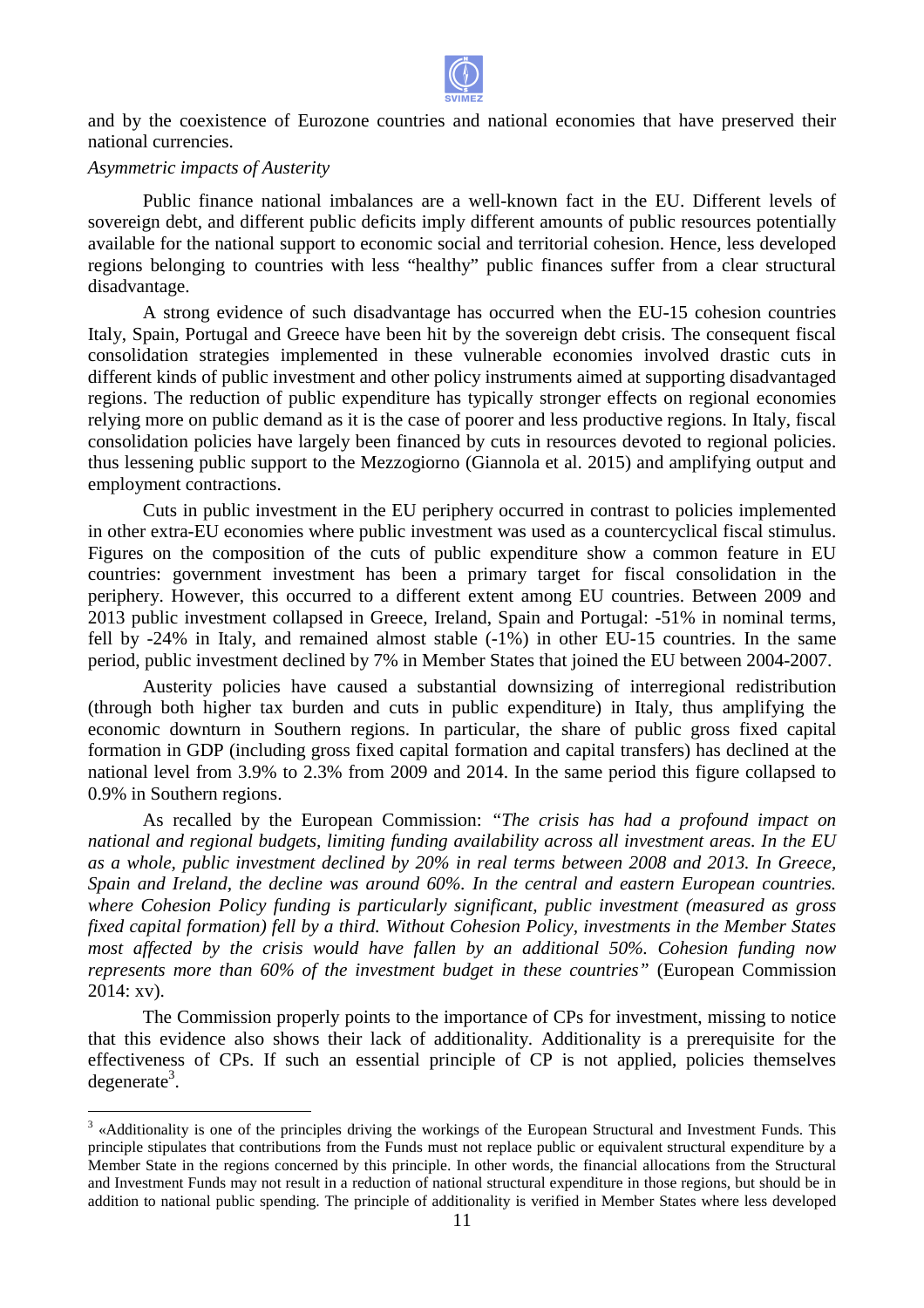

#### *Asymmetries in tax and currency systems*

Tax rates on labour, capital and corporate income among Member States are a key factor explaining firms' and investment location choices, and differences in tax rates imply a structural disadvantage for less developed regions belonging to national economies with high tax burdens. Hence, the lack of tax harmonization implies a unequal competition among territories willing to attract resources from abroad. In addition, many Eastern economies derive advantages from geographical proximity to major European markets.

Furthermore, less developed regions belonging to countries within the Eurozone suffer from extra disadvantages. On the one hand, not relying on the short-term tool of devaluation of the national currency hampers their negative shock- recovery capabilities. On the other hand, the lack national currency hampers their negative shock- recovery capabilities. On the other hand of fiscal union undermines the optimality of the currency area not allowing for mechanisms of fiscal transfers able to mitigate asymmetric shocks typically hitting backward regions more severely.

sfers able to mitigate asymmetric shocks typically hitting backward regions more severely.<br>Asymmetries in tax systems, in labour costs, and other exogenous factors to regional economies, cause important regional differences in competitiveness that leave Euro Mediterranean regions in a position of structural disadvantage.

All this gives rise to significant competitive asymmetries that may explain the significant variations in economic development shown in Table 1.

#### **3. THE NEED TO REVIVE EUROPEAN CONVERGENCE POLICIES**

A comprehensive reform of the European Semester is necessary. The European Semester should be reshaped in order to integrate the requests coming from the territories into a wider dialogue with the European governance. Therefore, what currently appears as a punitive policy should be reversed and the infraction and recommendation points should be turned into an agenda of priorities for investment in which local, national and European institutions develop synergies for growth policies.

The CP is complementary to this list of priorities and it becomes the instrument of an The CP is complementary to this list of priorities and it becomes the instrument of an expansive economic policy, able to respond to these priorities, integrating local and European issues. The above-mentioned change would also give a new meaning to the European Seme Semester, which should be considered as a coordination of national fiscal policies in the European context. At present, it seems rather to have assumed the characteristics of a detailed exam of national budgets by the European Commission and the Council, losing the idea of coordination and convergence of economic and social issues between Member States and regions in order to build a more cohesive Union. mentioned change would also give a new meaning to the European Semester, onsidered as a coordination of national fiscal policies in the European context. At ather to have assumed the characteristics of a detailed exam of n

Sections 3.1 and 3.2 build upon these general considerations in order to preliminary remarks and proposals in the attempt to contribute to forthcoming debate on the reform of CP. Section 3.1 deals with *needed internal improvement of EU CP* . Section 3.2 we take a broader view pointing to the need to take into account the responsibilities of the entire framework of EU policies when evaluating the strength of regional convergence in the Union. We will stress that CPs should be part

 $\overline{a}$ 

 $\overline{a}$ 

 $\overline{a}$ 

regions cover at least 15 % of the population because of the scale of the financial resources allocated to them. At the beginning of the programming period, the level of expenditure that the Member State will maintain throughout the programming period is set out in the Partnership Agreement ('ex ante' verification). The Commission will verify each programming period is set out in the Partnership Agreement ('ex ante' verification). The Commission will verify each<br>Member State's compliance with the principle of additionality at the mid-term of the programming period, after the end of this period, in 2022».

Source: http://ec.europa.eu/regional\_policy/en/policy/what/glossary/a/additionality/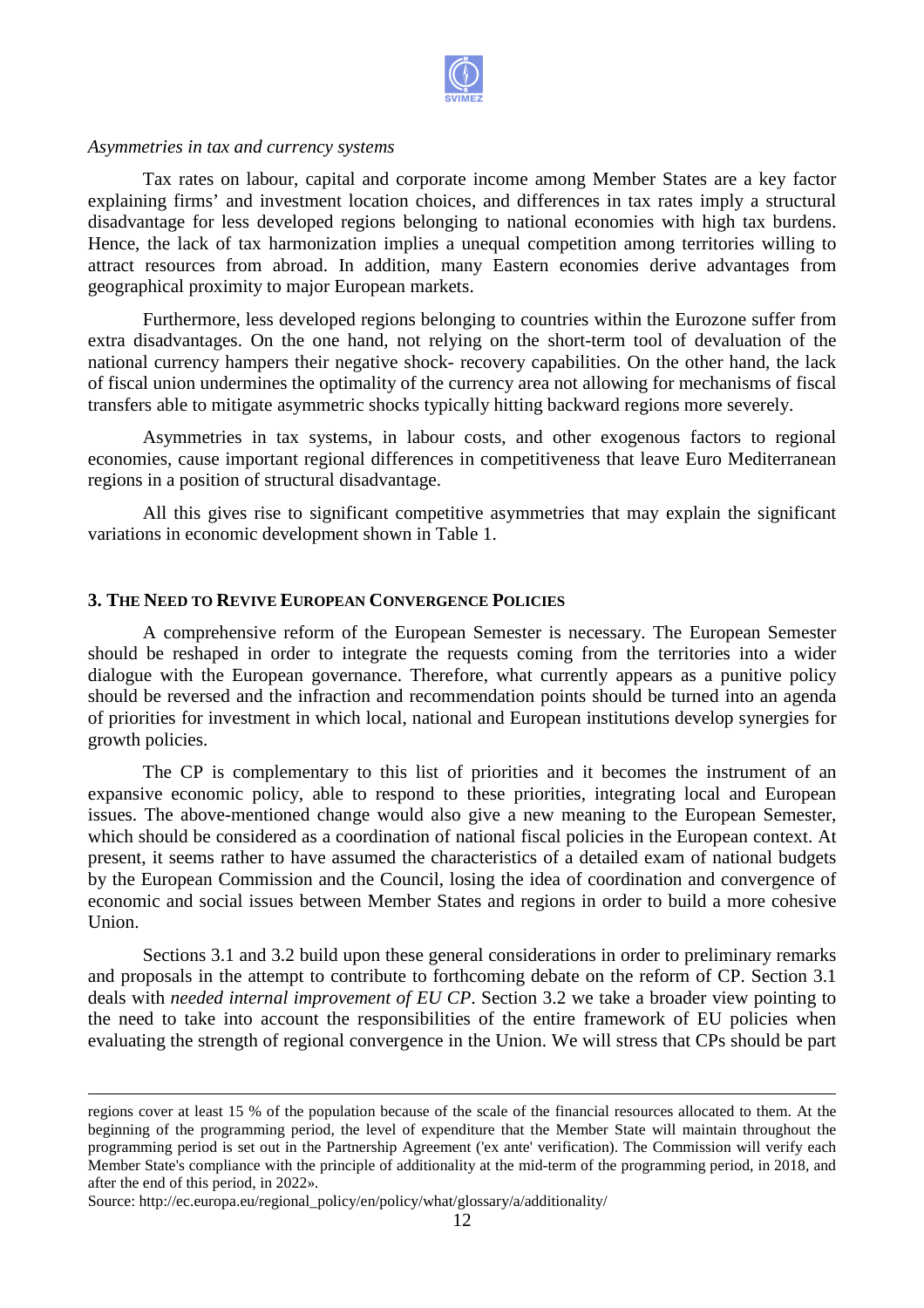

of a general European economic governance that *include regional convergence among its objectives*.

Overall, reaching this general aim would imply substantial modifications of the Fiscal Compact, going beyond the currently allowed margins of flexibility within existing rules. Proposals on required amendments go beyond the scope of this paper. However However, here we would like to highlight that the coordination of CP with the European economic governance should be strengthened in the future in order to reactivate an inclusive and smart growth path, to counterbalance structural imbalances within the EMU, and more generally, to give legitimacy to the European project. momic governance that *include* regional convergence among its general<br>this general aim would imply substantial modifications of the Fiscal<br>currently allowed margins of Reshibly within withing resting rules. Proposal<br>go be

#### **3.1. INTERNAL IMPROVEMENTS TO EUROPEAN CP**

The best way to defend the CP is to reform it in order to strengthen it. Any watered-down compromise would weaken the policy and a weak policy is more difficult to justify. The limits of implementation and effectiveness that CP has manifested, especially in some regions, need to be addressed by looking at the objectives to achieve.

If the main goal is economic, social and territorial convergence, the cohesion policy of the future must:

a) *Maintain or even increase the resources* directly allocated to achieve the objective of reducing the disparities of *less developed regions* , within a federal budget to be strengthened; these resources should be added to those that a national and European policy must provide in order to reduce internal imbalances;

b) *Simplify procedures* and reduce unnecessary bureaucracy, in *order to improve the effectiveness and efficiency* in the implementation of the policy and to reduce the growing gap between citizens and local institutions with the European institutions;

c) *Simplify the wider architecture of the policy*<sup>4</sup> aimed to accomplish the final objective of inclusive and smart growth following to  *two complementary strategies*: i) *supporting accumulation*  and economic development and, in general, providing territories with institutional and context conditions suitable to the development using policy instruments *financed by the ERDF*; ii) *creating* and preserving equal initial conditions among individuals by supporting social and human capital investments using policy instruments *financed by the ESF*;

d) Face new thematic challenges with flexibility for national political choices, but as part of d) Face new thematic challenges with flexibility for national political choices, but as part of a *strategic mission* that is *recognizable* and *identifiable*: as we will see below, *a CP* "friendly" to *new generations*.

#### *Recommendations on most recent recent Commission's proposals*

 $\overline{a}$ 

In the forthcoming months a debate will arise on the reform of CP that we hope will be as broad as possible, which in addition to stakeholders, institutions and the economic and social partnership may involve experts and citizens, mainly those living in less developed regions. Our paper is a contribution in this direction, on the eve of two crucial institutional steps.

<sup>&</sup>lt;sup>4</sup> Throughout the years different recommendations on a deep CP simplification were carried out. For example, the Sapir Report put forward a radical reform of EU regional policy, emphasizing the importance of simplification, concentration, and the need to apply conditionality (Sapir et al. 2013).The Report suggested to replace the cohesion and structural funds by two new policy instruments: the convergence fund and the restructuring fund. The convergence fund should had focused on reducing income inequalities prioritizing investment in human and physical capital and institution building (including upgrading administrative capacity). The restructuring funds should had provided financial support for workers displaced by technological change and intra-EU competition and globalization. This idea gained only limited traction with EU policy-makers. Indeed, the idea of a convergence fund did not catch on. U regional policy, emphase<br>apir et al. 2013).The Rep<br>ne convergence fund and<br>alities prioritizing invest<br>ative capacity). The restruchange and intra-EU co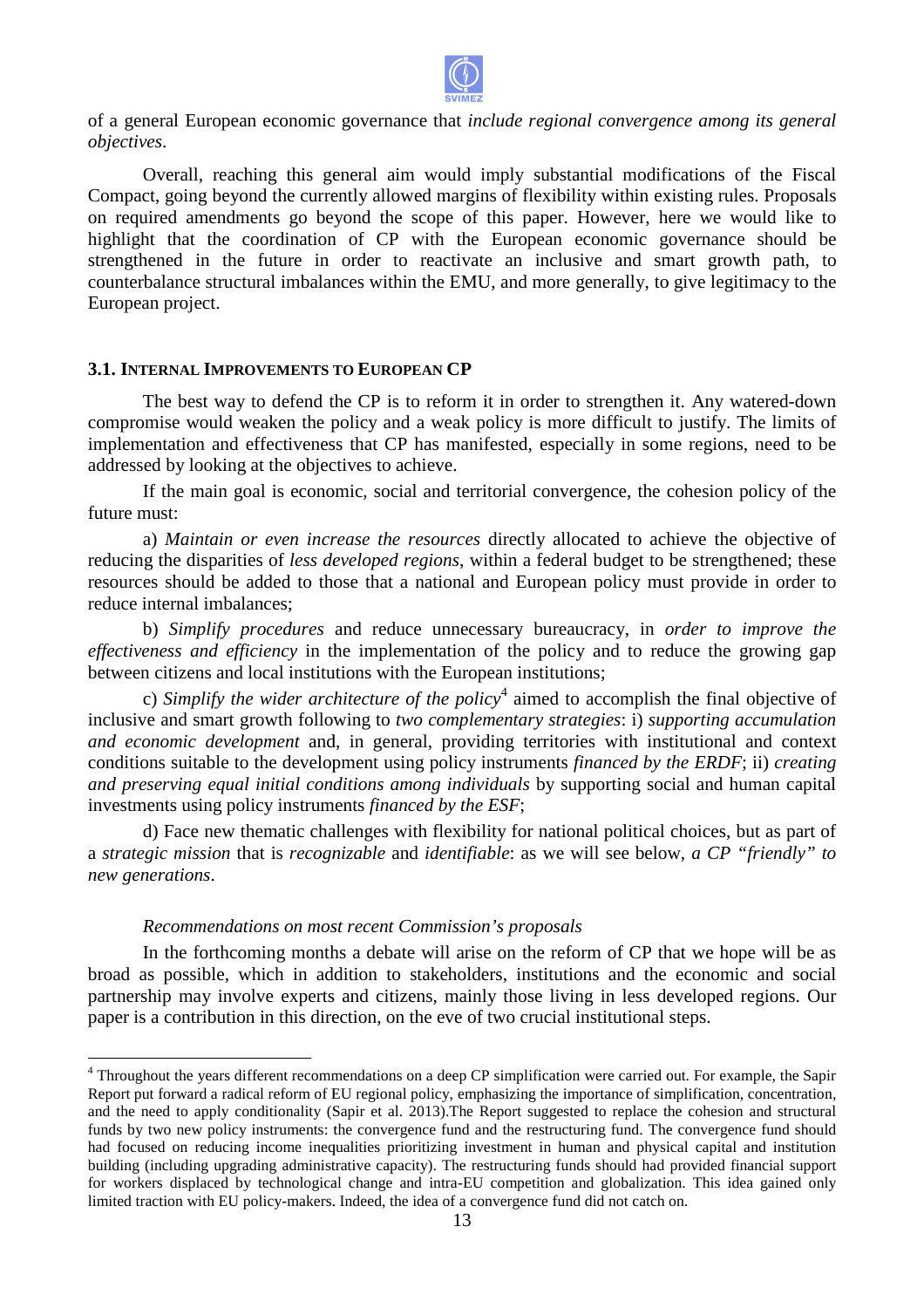

First, as part of the mid-term review of the multiannual financial framework (MFF) 2014-2020, the Commission promoted a proposal to amend the so-called regulations Omnibus (2016/0282), with two main objectives: simplification and flexibility. It consists of a general part, the Financial Regulation, and a second part in which certain sectorial regulations are amended, including the ERDF (1301/2013) and the General Regulation (1303/2013). It will introduce relevant innovations in CP, which announce the forthcoming EC<sup> $\prime$ </sup> guidelines for the post-2020 review.

Secondly, the European Parliament Committee of Regional Affairs is currently discussing a report on cohesion policy, to be approved before the Cohesion Forum that will be held in late June, with the aim of preparing a position paper for cohesion policy after 2020. nd a second part in which certain sectorial<br>2013) and the General Regulation (1303/2013)<br>nounce the forthcoming EC´ guidelines for the<br>ean Parliament Committee of Regional Affair<br>be approved before the Cohesion Forum tha<br>p

Concerning the changes to CP contained in the so-called Omnibus, two limited, but relevant changes to the ERDF are introduced: removal of restriction to "small size" for infrastructure in tourist and cultural context by increasing the possibility of intervention beyond 10 million; introduction of thematic priority "welcome and migration". More complex changes are developed for General Regulation, which can be divided into three main areas: simplification, financial instruments and residual operations (which do not generate any major problems and are mostly technical adjustments).

We must highlight the changes in the combination of European Structural and Investment Funds (ESI Funds) and European Fund for Strategic Investments (EFSI), even for the problematic aspects related to them. First, Member States can contribute to EIB financial products as part of EFSI up to a maximum of 25% for each year. The main issue is that the ESI contribution would cover the "first loss". This means that the greater part of the risk would be covered by ESI EIB would cover the lowest risk level. In this context, the EIB does not lose its AAA credit rating and would not risk its capital. Direct investments financed with CP, conversely, would be seriously reduced. As for the combination between the ESI Funds and EFSI there are some controversial aspects, in relation to the fact that the management is entrusted to the EIB. Furthermore, it has been introduced a dispensation to the general regulation on procurement, to entrust (by direct steps) to the EIB or any other bank or public financial institution (in the case of the Italian CDP) implementation tasks of financial instruments made by combination of ESI and EFSI funds. ions (which do not generate any major problems and<br>hanges in the combination of European Structural and<br>in Fund for Strategic Investments (EFSI), even for the contribute to EIB financial products as part of<br>main issue is that the ESI contribution would<br>art of the risk would be covered by ESI, while

What emerges from these changes is a trend to gradual "slipping" of the CP towards financial engineering tools that reduce the impact of direct public investments, which mainly in certain areas such as Southern Italy, are to date the only lever activated to enable private investment, while maintaining a high capacity to generate income and employment.

It is vital to establish *a virtuous coordination between the funds of the cohesion policy and the financial instruments*, but must be the latter to assume among its growth objectives the reduction of regional disparities , and not the first to be absorbed. This is not the way to revive public investment in Europe, after the dramatic collapse caused by the crisis, and to develop the link between the cohesion policy and the overall economic governance that we strongly support.

#### *A Cohesion Policy "friendly friendly" to the new generations*

More broadly, the cohesion policy needs to find a mission post 2020. One of the reasons for the weakening of the cohesion policy is the dispersion of its strategic objectives, the lack of a strategic mission that enables an alliance of beneficiaries and the recognition of the expected results. Today, and certainly for the aftermath of 2020, we believe that this basic mission could lead to a cohesion policy closer to new generations.

The essential and unifying result of the CP, and its greatest contribution to the preservation of the European project must be the *creation of new quality jobs for young Europeans* . Furthermore, Young Europeans should be involved in the management of cohesion policy through specific Young Europeans should be involved in the management of cohesion policy through specific<br>instruments such as an "*Erasmus project between the administrations of cohesion*" in order to create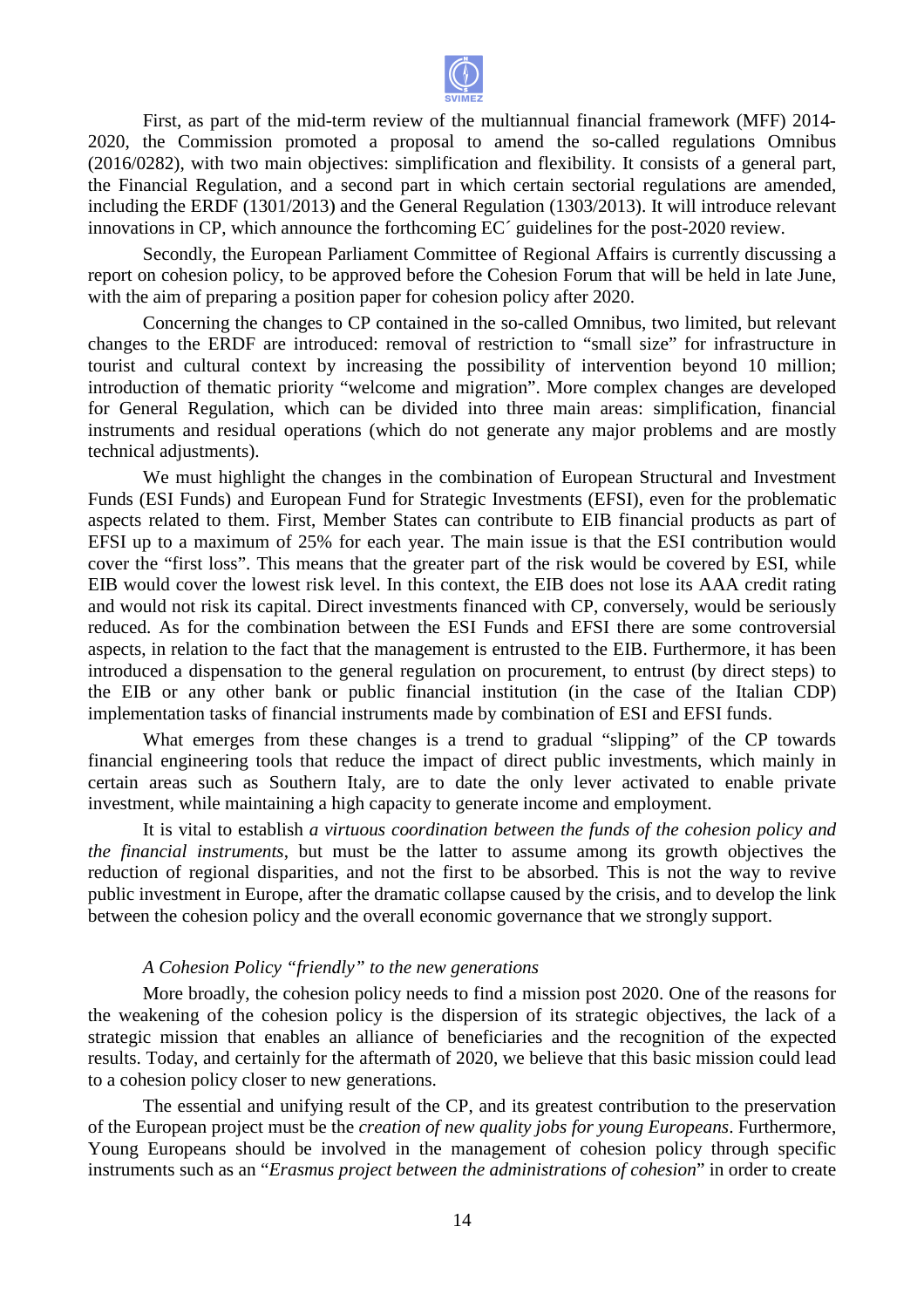

a new generation of "cohesion directors", as a prerequisite of a general and sustained improvement of administrative capacity.

In this way, the cohesion policy may gain a newer and deeper legitimateness and, more generally, it can legitimate European policies, returning to be, as described in Tony Judt masterpiece (2005), the "most influential lever available to the Union for the pursuit of its masterpiece (2005), the "most influential lever available to the Union for the pursuit purposes". A task, however, that the CP, as renewed and strengthened, cannot perform alone.

#### **3.2. CPS AND THE LINK WITH MACROECONOMIC POLICIES**

Section 3.1 has dealt with the implementation of CPs suggesting improvements to make it more effective and efficient. Provided that all factors discussed in section 2 contribute to regional macroeconomic outcomes, here we take a broader view and argue that CPs' main objective of reducing regional disparities may be hampered by more general (external) reasons linked to the stance of European policies. Accordingly, the debate on the determinants of regional convergence and the discussion on the effectiveness of CPs in different regions should be enriched by the consideration of all the key regional growth f factors mentioned in section 2. would like to draw attention on the need to take into account the responsibilities of the entire framework of EU policies to evaluate the strength of regional convergence in the Union. We would like to stress that if CPs will not be part of a general European economic governance that does include regional convergence among its general objectives, then it is likely that regional imbalances shown in section 2 will widen. he debate on the determinants of regional convergence<br>If CPs in different regions should be enriched by the<br>th factors mentioned in section 2. In other words, we

Since the principle of free circulation of goods has been introduced in the Single Market (Treaty of Rome, 1957), European economies have experienced an in-depth economic integration process. Thirty years later the Treaty of Rome, the abolishment of all restrictions to free movements of people and capital among the twelve countries belonging to the EU in 1987 was the key step towards the present Union (European Single Act, 1987). The EMU in 1999 and the circulation of the Euro in 2002 represent the most recent achievements of European integratio in-depth econversited<br>formation that in 1987<br>in 1999 and<br>integration.

uro in 2002 represent the most recent achievements of European integration.<br>The objectives to be achieved by the Single Market and the EMU were clearly stated in the art. 2 of the Treaty of Rome as amended by the Treaty of Amsterdam: "The Community shall have as its task, by establishing a common market and an economic and monetary union and by *implementing common policies or activities referred to in Articles 3 and 3a 3a, to promote throughout the Community a harmonious, balanced and sustainable development of economic activities, a high* level of employment and of social protection, equality between men and women, sustainable and *non-inflationary growth, a high degree of competitiveness and convergence of economic performance, a high level of protection and improvement of the quality of the environment, the* raising of the standard of living and quality of life, and economic and social cohesion and solidarity *among member states."* And the intention to reduce *"the differences existing between the various*  regions and by mitigating the backwardness of the less favoured" was matched by the implementation of dedicated European regional policies since the mid-1970s with the institution of the ERDF.

However, sixty years after the Treaty of Rome, thirty years after the Single European Act However, sixty years after the Treaty of Rome, thirty years after the Single European Act and fifteen years after the launch of the EMU, regional macroeconomic, well-being and social welfare imbalances are still substantial, thus testifying that the benefits of closer economic integration have been unevenly distributed across Member States and regions.

EU regional policy has been in a continuous state of reform since the 1980s 1980s partly due to the need for more intensive regional aid caused by the increase in regional imbalances linked to EU enlargements. The most recent contribution to the debate on the future of EU CP is the Barca Report (Barca 2009). The main suggestion of the Report to EU policy-makers is to focus on a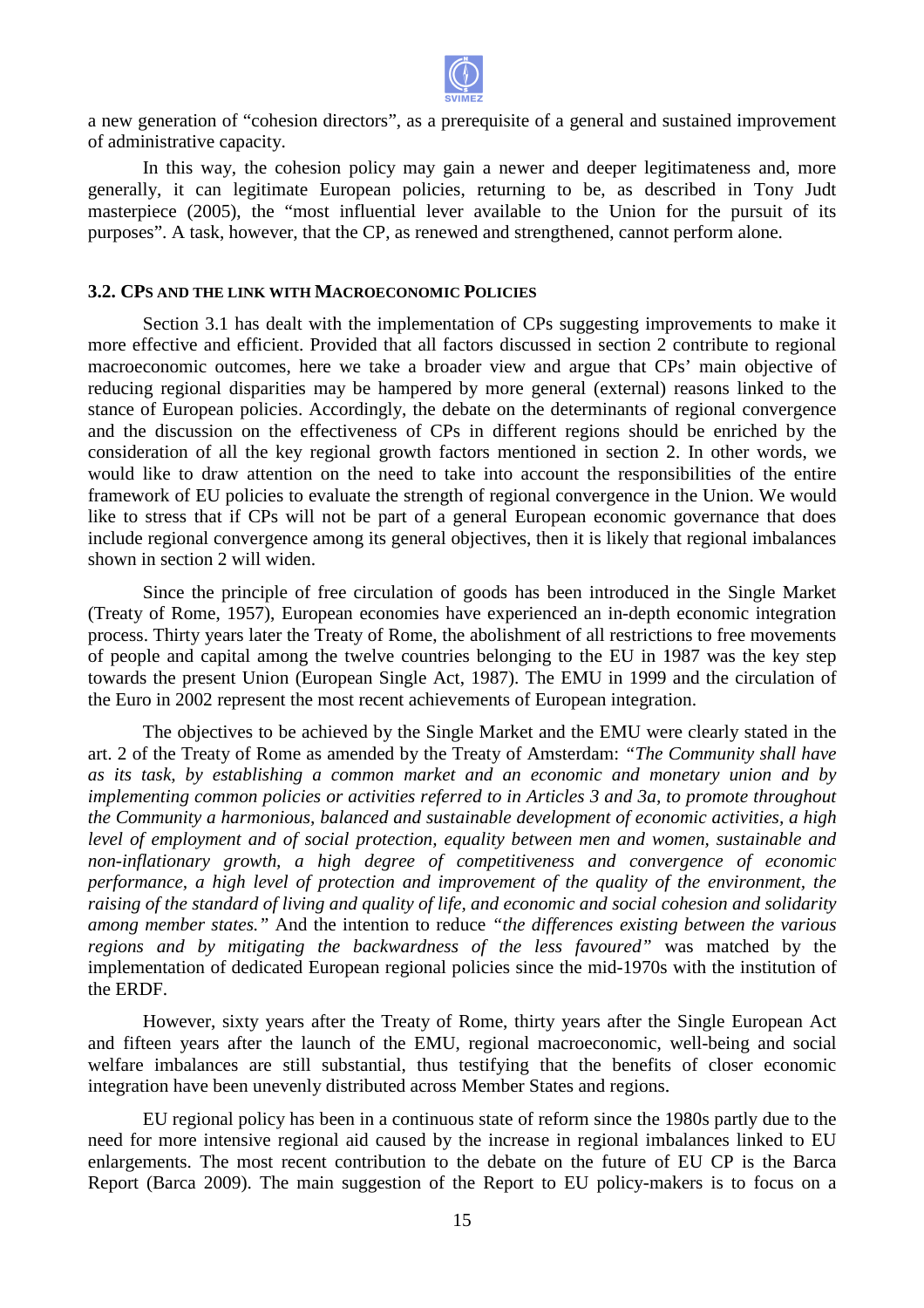

"place-based development strategy" targeting specific economic and social challenges in actual places rather than focusing on financial flows to regions created for the express purpose of receiving aid. Controversially, the Barca Report also asked whether the EU should really seek to achieve income per head convergence between member states and regions (Hodson 2012). Convergence, the report argues, *" "Is neither a necessary nor a sufficient condition for achieving the*  Convergence, the report argues, "Is neither a necessary nor a sufficient condition for achieving the efficiency and the social inclusion objectives of cohesion policy and should not be used as a policy *target"* (Barca 2009: xiv).

While acknowledging that the objective of the convergence in GDP per capita is not necessarily a good indicator, empirical evidence reported in section 1 shows that increasing disparities also pertain social development, citizens' wellbeing, and production systems' competitiveness. Hence, in our view, CP must pursue the goal of convergence in the broader sense of promoting "inclusive and competitive" growth in less developed regions. This represents an undeniable goal in the light of the above discussed structural disadvantages suffered by backward regions of EU-15, particularly in the Eurozone. Above all, in consideration of the regional asymmetric effects produced by the crisis, this should be the aim to pursue in coherence with the objectives of the Treaties<sup>5</sup>.

However, *CPs cannot produce results in line with th these objectives if the they are "left alone" by*  EU general policies that create divergence. Indeed, Cohesion can be considered as the unique European federally-financed policy, realizing the coordination that instead lacks in EU general counter-cyclical fiscal policies. In the last decades, an increasing number of European political objectives and strategies have been financed by CPs' resources. They have increasingly been "left alone" to accomplish objectives and to finance strategies beyond their institutional case, for instance, of Europe 2020). The debate on the reform of CPs seems to be aware of this; nevertheless the analysis on the effects on the subsequent weakening and degeneration of CPs still lacks due attention (Provenzano 2016 2016). ncreasing number of European political<br>vurces. They have increasingly been "left<br>beyond their institutional aim (this is the

Clear signals of the "solitude" of CPs (Provenzano 2015) is the role they have being playing during the crisis: without them, public investment in European countries most affected by the crisis would have fallen by an additional 50%, as recalled in section 2. This evidence emphasizes the crucial importance of CPs because of their capability to deliver results which cannot be met by any crucial importance of CPs because of their capability to deliver results which cannot be met by any other type of policy. At the same time, as mentioned above, it should also noticed that this evidence demonstrates *the lack of additionality of CPs' resources* that substitute rather than complementing ordinary macroeconomic policies.

The main limit of the CP is not being part of an overall EU inclusive development policy strategy. The Union's overall economic governance does not set the goal of convergence. The attempt to coordinate CP to EU general economic governance has been made in a very controversial attempt to coordinate CP to EU general economic governance has been made in a very controversial way in the 2014-2020 programming period by introducing the so-called *macro-economic* conditionality principle. Critically, such a mechanism ends up punishing exactly the economies that suffer from worst macroeconomic and public finance conditions due to economic stagnation. This truly represents a contradiction for a policy that should enhance growth.

We have witnessed a proliferation of the objectives of cohesion over the years as the result of a compromise among conflicting interests, especially those of net contributor and net recipient

 $\overline{a}$ 

 $<sup>5</sup>$  Article 174 TFEU (ex Article 158 TEC): «1. In order to promote its overall harmonious development, the Union shall</sup> develop and pursue its actions leading to the strengthening of its *economic, social and territorial cohesion* . 2. In particular, the Union shall aim at *reducing disparities between the levels of development of the various* regions and the backwardness of the least favoured regions. 3 3. Among the regions concerned, particular attention shall be paid to rural areas, areas affected by industrial transition, and regions which suffer from severe and permanent natural or areas, areas affected by industrial transition, and regions which suffer from severe and permanent natural or<br>demographic handicaps such as the northernmost regions with very low population density and island, cross-border mountain regions»[italics added].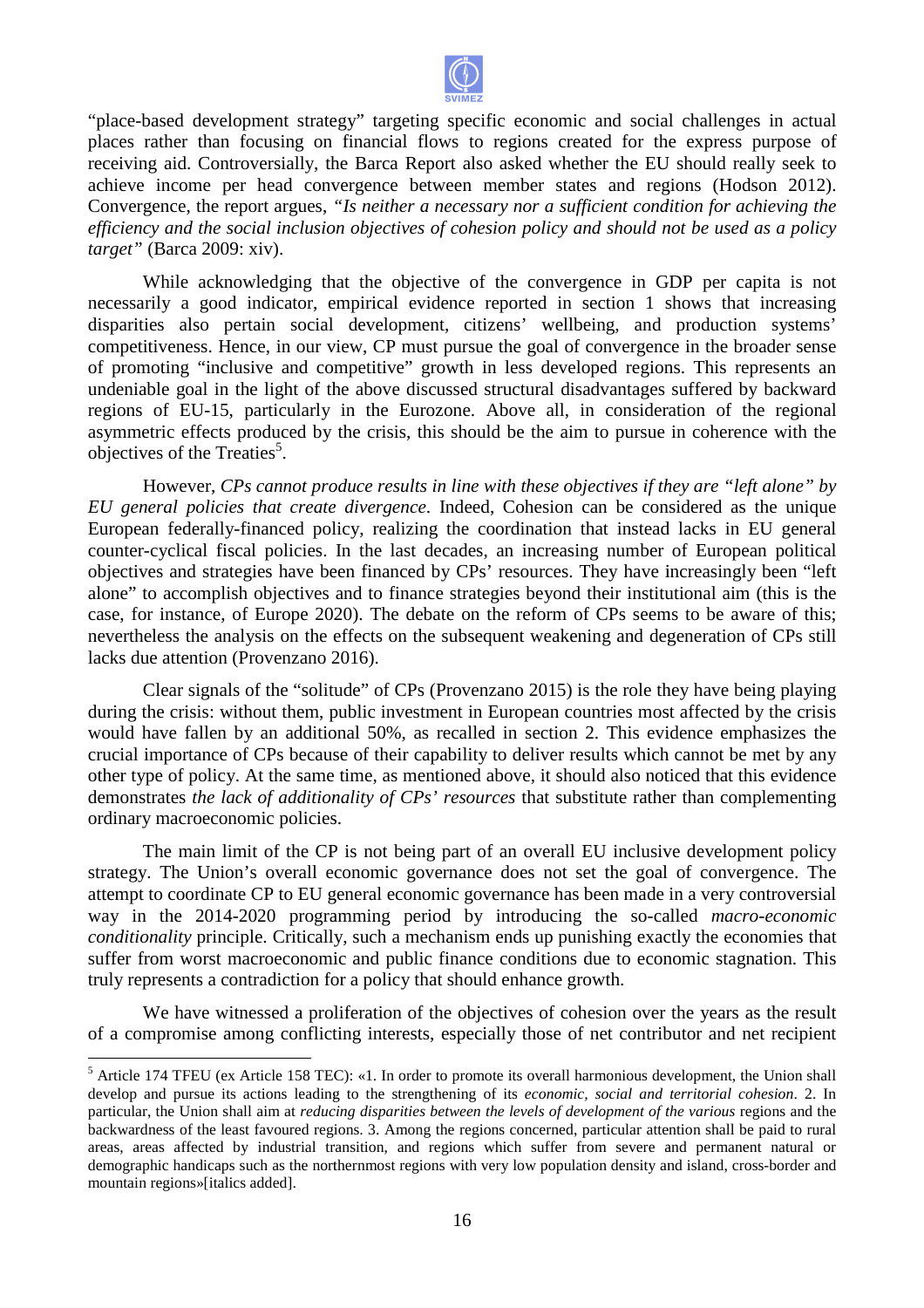

countries. The Italy peculiar position has to be recalled here: a net contributor country to which belong regions that are among the main beneficiaries of CP.

The need for compromises has clearly emerged in the reform of CP for the 2014-2020 programming period. The interim target of "transition regions" (where GDP per capita was between 75% and 90% of the EU average) has been introduced to respond to the request of net contributor countries whose number of "convergence" regions would have been otherwise drastically reduced. Furthermore, the reform has enhanced the "competitiveness" objective and raised the financing of more developed regions for the achievement of 2020 European strategic objectives. In such a way, CPs' instruments and funds are currently used to a high extent for purposes that cannot be targeted by any other UE policy.

*Such a proliferation of CP resources and objectives mirrors a lack of due attention for the objective of "convergence"*. This is problematic as it may cause a widening of EU internal differences, mainly in the Eurozone. In any case, this situation does not follow the precepts of the Treaty and the rationale of CP (especially after the EMU): reducing imbalances and favouring regional convergence.

As for Italy, the resolution of endogenous causes of the Southern gap (such as overcoming the well-known local bottlenecks in the implementation of CPs for gaining efficiency in the use of the well-known local bottlenecks in the implementation of CPs for gaining efficiency in the use of EU resources) is an essential step to take and will surely lead to improvements. However, provided that competitive asymmetries within the EU periphery largely depend on factors factors unaffected by CPs, the efficient implementation of CPs represents a necessary but not sufficient condition for the recovery of the Mezzogiorno economy.

More broadly, there is a strong need for a general European policy designed to foster inclusive convergence and reduce imbalances. CP needs to be renewed and strengthened and conditions should be set to respect the principle of additionality both at the European and national levels. This is mostly needed to (at least partly) compensate for disadvantages arising from the nonoptimality of the Euro. As Mario Draghi said, "in a monetary union you can't afford to have large *and increasing structural divergences between countries, they tend to become explosive. Therefore,* they are going to threaten the existence of the union, the monetary union" (ECB Forum, Sintra, 2015).

In this perspective, *the agenda of the future of C CPs should include three priorities* within, as we said, a wider reform of European economic governance including revisions of the Fiscal Compact and the State aid rules, in order to reach the general purpose of convergence. The three required priorities are summarized as follows:

a) *A Golden rule for investments* . The current European policy does not include a discussion on how to strengthen the EMU by introducing common policies explicitly aimed at reducing macroeconomic imbalances and asymmetries. Furthermore, the implementation of the so-called "Juncker Plan" so far has shown no interest for the support to public investments projects targeted to less developed regions. This lack of attention clearly emerges in the case of the South of Italy. In this context, a general mechanism to promote real additionality of CPs' investments and counterbalance divergence dynamics (especially in the Eurozone periphery), would be the setting of a *golden rule* for all strategic public investments, going beyond the current flexibility clauses allowed by the European rules.

Such a mechanism will strengthen rather than weakening the relationship between Italy and Europe. It will allow to realise a national infrastructural environmental programme aimed at reaching European standards, in particular in the water and waste management. This will create the conditions to overcome numerous infringement procedures.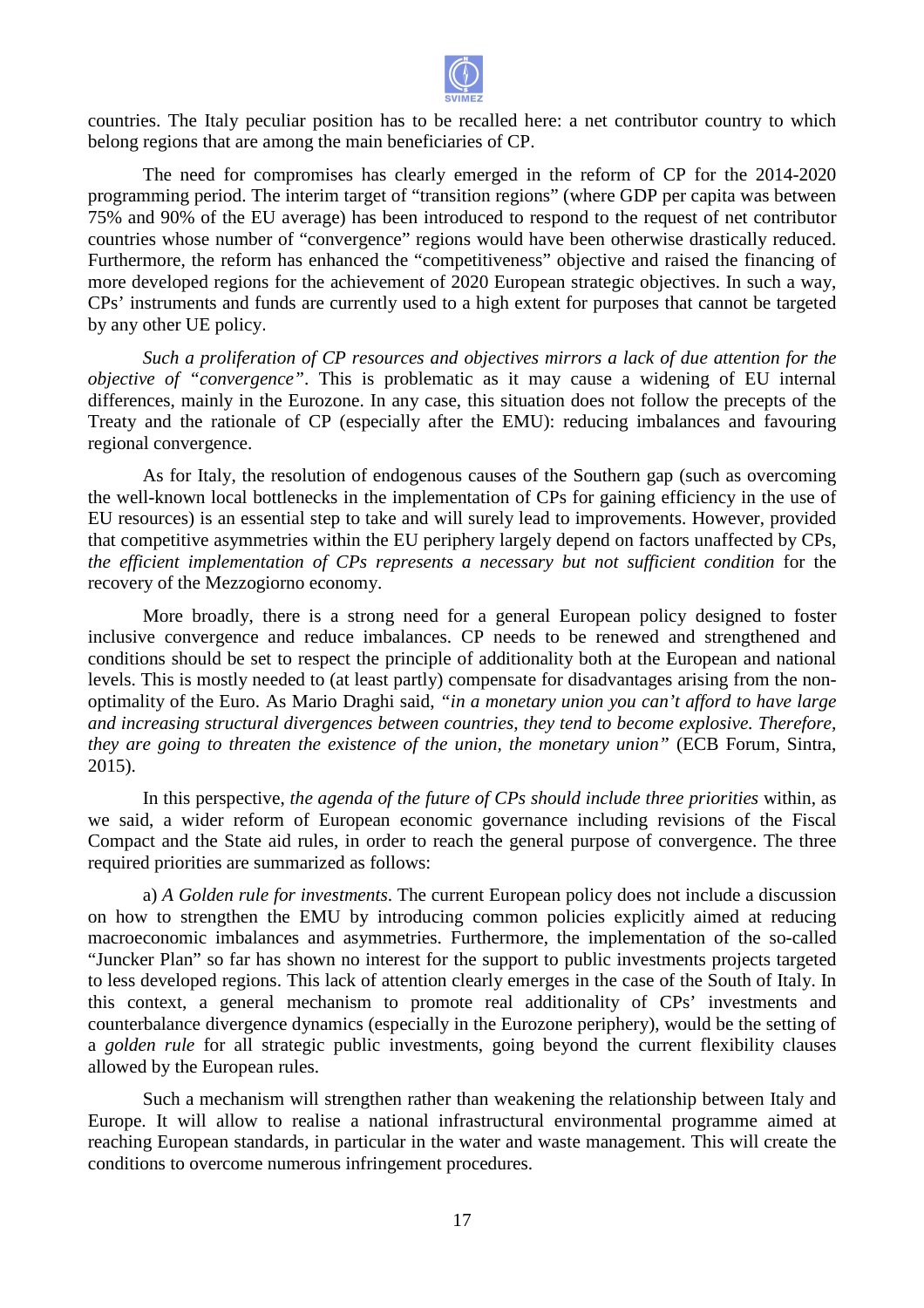

More generally, this will enable the *financing of public works*, providing an effective stimulus to income and employment in periods of economic slacks and in territories with infrastructure needs, as it is *in the case of the Mezzogiorno*. Under very prudential assumptions, *the SVIMEZ econometric model estimates public investment multipliers* greater than 1 1, showing the more than proportional effect on aggregate income of 1 euro spent in public works. According to these estimates, 4 billion euro of additional investments in the South of Italy would raise Southern and national GDP growth by respectively 1.8 and 0.3 p.p. in the first year. The cumulative impact on additional GDP growth in five years on Southern and national GDP is estimated at 2.4 and 0.5 p.p. respectively, producing an overall increase in employment of 115 thousand units in the South and about 42 thousand units in Northern regions 6 . By doing so, *it would be possible to reach the*  target of 2.7% annual GDP growth required to return to the pre-crisis levels of economic activity in 2020. Needless to say, this result would be instead postponed by many years.

b) *Fiscal compensations*. As seen above, several factors of internal asymmetries operate within the periphery of the Union, starting from belonging or not to the EMU and the constraints that follow. We need an operational revision of Structural Funds, allowing for *an adequate compensation mechanism for each of these distortions* , based on *an accurate* (although not easy to implement) *computation of past and future advantages and disadvantages* that they imply.

As suggested by SVIMEZ to the national policy maker, the launch of *Special Economic* Zones would be a more limited scope of intervention (but practicable in the short term) to compensate the South of Italy for the disadvantages suffered by tax dumping.

c) The strategic option of EU-Mediterranean cooperation. More generally, the South and our national economy could benefit from the reinforcement of EU-Mediterranean cooperation policies. Most of the commitments made by the Euro-Mediterranean Partnership established by the Barcelona Declaration in 1995 (building a common area of peace and stability; fostering cooperation and regional integration; starting to build up an area of shared prosperity to promote the reduction of development disparities in the euro-Mediterranean region; promoting dialogue and respect among cultures) have not been respected in the following years. On the other hand, the relationship with Eastern countries has been reinforced as testified by the EU Enlargements from 2004 onwards. More recently, the Union for the Mediterranean, launched as a French initiative in 2008, has not led to appreciable results. In our opinion, the *re-launch of a process of cooperation* for the economic, social and democratic development of the Southern Mediterranean area is mostly needed, going well beyond migration flows management policies (also overcoming current weaknesses of refugees policy).

Rebalancing current Union geopolitical set-ups by prioritizing EU's Mediterranean policies is a strategic priority for the Southern regions and the Europe as a whole.

| Year | <b>GDP</b>             |       | <b>Employment</b> |                       |  |  |  |  |
|------|------------------------|-------|-------------------|-----------------------|--|--|--|--|
|      | Mezzogiorno            | Italy | Mezzogiorno       |                       |  |  |  |  |
|      |                        |       | var.%             | Abs. var. (thousands) |  |  |  |  |
|      | 1.8                    | 0.3   | 0.8               | 53.9                  |  |  |  |  |
| 2    | 2.1                    | 0.4   | 1.5               | 101.1                 |  |  |  |  |
| 3    | 2.3                    | 0.5   | 1.7               | 110.3                 |  |  |  |  |
| 4    | 2.4                    | 0.5   | 1.7               | 114.5                 |  |  |  |  |
| 5    | 2.4                    | 0.5   | 1,7               | 115.1                 |  |  |  |  |
|      | <b>North</b><br>Italia |       | North             |                       |  |  |  |  |
|      |                        |       | var.%             | Abs. var. (thousands) |  |  |  |  |
|      | 0.40                   | 0.31  | 0.1               | 13.8                  |  |  |  |  |
| 2    | 0.58                   | 0.44  | 0.2               | 32.5                  |  |  |  |  |
| 3    | 0.61                   | 0.47  | 0.2               | 40.4                  |  |  |  |  |
|      | 0.61                   | 0.47  | 0.2               | 42.3                  |  |  |  |  |
| 5    | 0.60                   | 0.46  | 0.2               | 42.5                  |  |  |  |  |
|      |                        |       |                   |                       |  |  |  |  |

6  **Table 5.** *GDP and Employment impact mpacts of 4 additional billion euro of public works* 

*Source*: SVIMEZ Report, 2016.

 $\overline{a}$